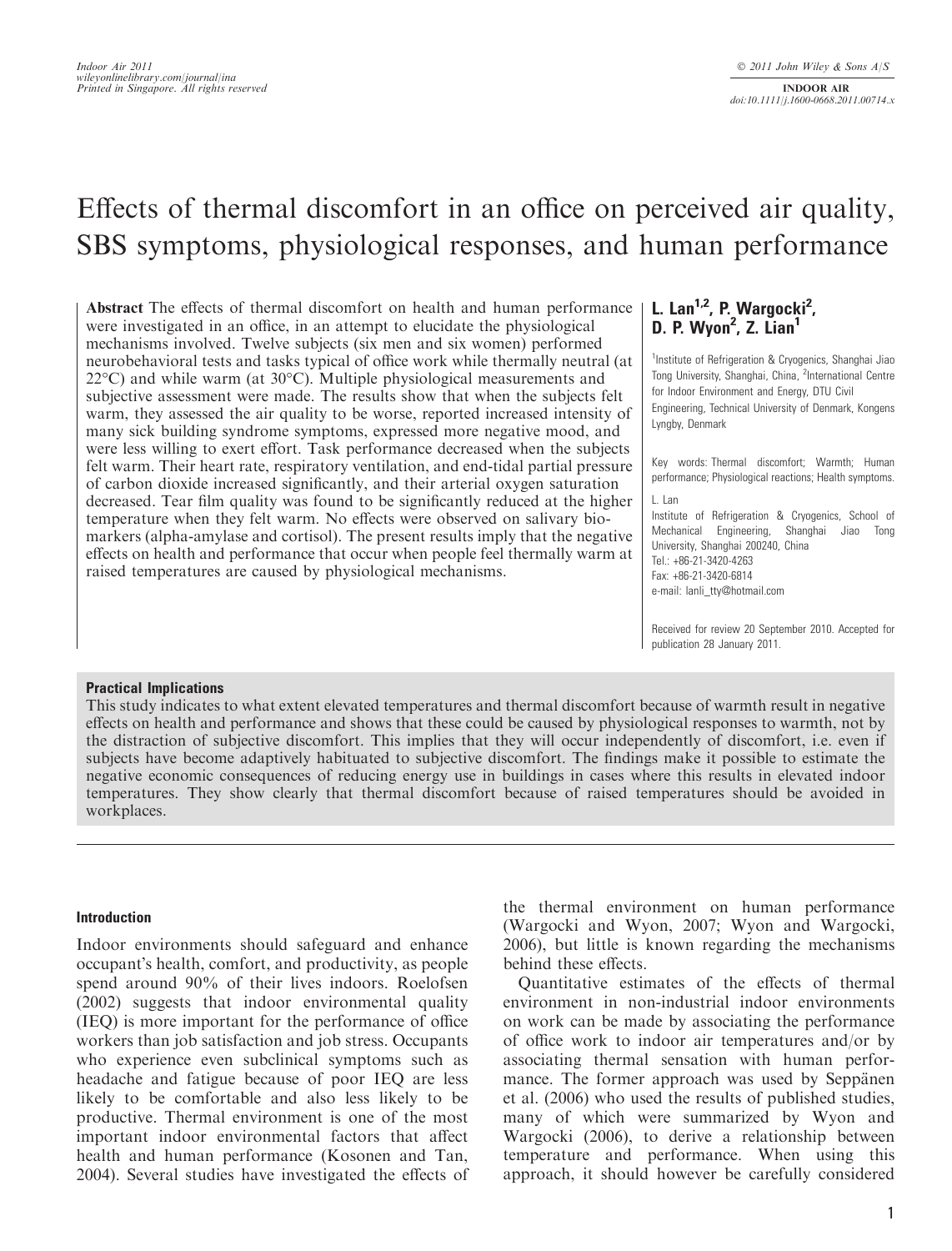# Lan et al.

whether air temperature can be used to estimate the effects of thermal environment on performance. This consideration should take into account the results of Wyon et al. (1975) who showed that the mental performance of subjects who were clothed for comfort at two different temperatures of  $18.7$  and  $23.2^{\circ}\mathrm{C}$  was unaffected, implying that the state of heat balance is the driving factor, rather than air temperature per se. The latter approach was used by Roelofsen (2001). To create the relationship, he reanalyzed the results of Berglund et al. (1990) in which the performance of wireless navy telegraph operators was measured at temperatures above 29°C, which are much higher than the temperatures that normally occur indoors. The relationship derived by Roelofsen is based on too few experimental data to be a valid alternative. In addition, with a few exceptions (e.g. Witterseh et al., 2004), published studies show that the performance of office work is not affected by thermal discomfort (Haneda et al., 2009; Lan and Lian, 2009b; Lan et al., 2009a; Tanabe and Nishihara, 2004). This is in spite of the potentially negative effects of warmth, which has been shown to decrease arousal, exacerbate sick building syndrome (SBS) symptoms, and have negative effects on mental work (Wyon and Wargocki, 2006). Understanding the mechanisms by which performance is affected would help us to better understand earlier findings on the effects of thermal environment on performance and to decide how these effects can be predicted in the form of a quantifiable relationship, as well as how thermal conditions indoors should be controlled.

Relatively few studies have investigated the mechanisms by which IEQ factors may affect human performance (Wargocki, 2010). Tanabe and Nishihara (2004) measured cerebral blood oxygenation as an indicator of the rate of cognitive work. They reported that subjects worked harder to maintain their work performance when IEQ (moderately high temperature and lighting condition under 3 lux) was suboptimal. As a consequence of this additional work, the subjects became fatigued. Wargocki et al. (2000) reported that in air polluted by the emissions from typical building materials and bioeffluents from humans, the rate of metabolic  $CO<sub>2</sub>$  production of subjects performing typical office work was lower, which suggests that they exerted less effort. Bakó-Biró et al. (2005) reanalyzed the results of Wargocki et al. (2000) and other studies and created a relationship showing that metabolic  $CO<sub>2</sub>$ production is lower when the air quality becomes poorer. They hypothesized that this is the result of shallow breathing (hypoventilation) in poor air, causing the  $CO<sub>2</sub>$  level in the blood to increase (respiratory acidosis), which is known to cause headaches. They hypothesized that this could be one of the mechanisms explaining why exposure to air of poor quality reduced performance. Biomarkers in saliva were used

to examine mechanisms by which thermal environment affects performance; salivary alpha-amylase reflects stress-related changes in the autonomic nervous system (Nater and Rohleder, 2009), while salivary cortisol indicates the hypothalamus–pituitary–adrenal axis (HPAA) adaptation to stress (Hellhammer et al., 2009). Willem (2006) and Tham and Willem (2010) found that salivary alpha-amylase level increased when tropical subjects were exposed to moderately cold environments (20 and  $23^{\circ}$ C compared with  $26^{\circ}$ C) and that lower temperatures reduced the concentration of salivary cortisol. Higher alpha-amylase suggested activation of the sympathetic nervous system as a response to cold. This was accompanied by higher mental arousal as indicated by lower scores in a Tsai– Partington test, suggesting that salivary alpha-amylase can be used as an objective indicator of the level of mental arousal associated with thermal exposures. Lower cortisol levels suggested better stress relief at the lower temperature that had resulted in a lower level of psychological stress. These two biomarkers were also used by Wargocki et al. (2009) who exposed nontropical subjects to moderately elevated temperatures  $(29^{\circ}$ C compared with 23.5 $^{\circ}$ C). Higher temperatures gave rise to thermal discomfort because of warmth and caused salivary alpha-amylase and cortisol to decrease.

The objectives of this study were to investigate whether warmth affects mental performance, and if so, to elucidate the mechanisms behind this effect and whether thermal discomfort is in the chain of causation.

# **Methods**

## Approach

The subjects were exposed in an office to two thermal conditions created by setting the temperature at 22 and  $30^{\circ}$ C; the clothing level of the subjects was 0.9 clo at both temperatures. The clothing level was selected to keep the subjects thermally neutral at  $22^{\circ}$ C. To make sure that the two thermal conditions were sufficiently different,  $30^{\circ}$ C was selected, as the relationship derived by Seppanen et al. (2006) suggests that a temperature of 22°C creates conditions for optimal performance while performance should be considerably reduced at  $30^{\circ}$ C. A noise level of 50 dB(A) (with no occupants in the office) and a ventilation rate of 10 l/s per person were kept constant independently of the temperature in the office. During each exposure in the office, the subjects performed tasks typical of office work and neurobehavioral tests designed to assess different skills. Physiological parameters and biomarkers were measured several times during the exposure to explore the mechanisms by which raised temperatures affect performance. The subjects reported perceived air quality, thermal comfort, SBS symptoms, willingness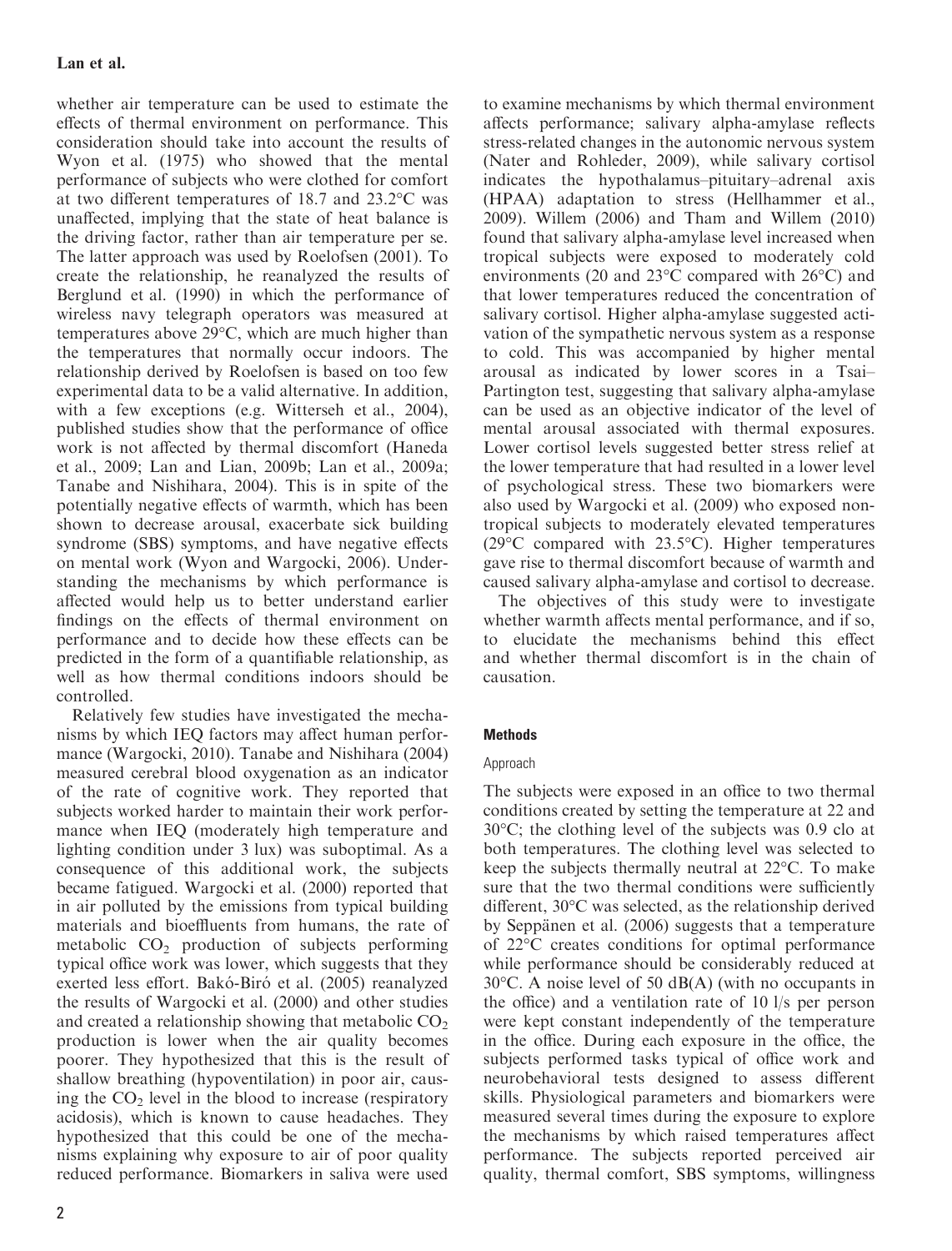to exert effort while working, emotion, fatigue, and workload on several occasions during each exposure in the office.

### Facilities

The study was carried out in an office (with floor area of 18  $m^2$  and a volume of 55  $m^3$ ) adapted for experimental purposes (Toftum et al., 2004). Six workstations were set up in the office. Each workstation consisted of a table, a chair, a desk lamp, and a laptop. Webcameras were installed at each workstation to monitor the subjects. The air temperature in the office was maintained at the intended level by controlling the temperature of the air supplied to the office by the central ventilation system, using a PID controller connected to a calibrated temperature sensor located centrally in the space occupied by the subjects. The room was ventilated by 100% outdoor air using the mixing principle.

### **Subjects**

Six women and six men with an average age of  $23 \pm 2$  years were randomly selected from those that could be recruited from a group of 30 subjects who had participated in another experiment using similar experimental procedures that had taken place immediately prior to the present study (Skwarczynski et al., 2009). The subjects selected were all Caucasian students from the Technical University of Denmark but of different nationalities; all tests were therefore presented to them in English. The subjects were recruited based on the following criteria: familiarity with computers, impartiality to the office in which the study was carried out, and absence of chronic diseases, asthma, allergy, hay fever, and color blindness. The information was obtained from a questionnaire distributed during recruitment; none was examined medically.

During the week preceding the experiment, the recruited subjects attended a 1-h practice and instruction session at 22°C. During this session, they rehearsed the experimental procedure. They performed neurobehavioral tests and tasks simulating office work similar to those used in the subsequent experiment. They were instructed on how to fill out the questionnaires used for collecting subjective responses. All of the physiological measurements were explained to them. During this session, the subjects were asked to adjust their clothing so as to feel thermally neutral. They were then instructed to wear the same clothing in the subsequent experiments. The subjects were also instructed what not to do on the experimental day and on the day prior to each exposure (e.g. drinking alcohol, overexertion, late to bed).

The subjects were paid a salary for participating in the experiment at a fixed rate per h; they did not receive any bonuses. All subjects except one who missed one session completed all experimental sessions.

### **Measurements**

Physical measurements. The temperature and relative humidity, illuminance level, and concentration of  $CO<sub>2</sub>$ in the room were continuously recorded with HOBO data loggers at each workstation and at the center of the room. The HOBO data logger has a builtin temperature (range:  $-20$  to  $+70^{\circ}$ C, accuracy:  $\pm 0.7$ °C), humidity (range: 0–95%, accuracy:  $\pm 5\%$ ), and light intensity (range: 0.1–200000 lux, accuracy:  $\pm$ 1 in last digit) sensors and was also connected to a Vaisala  $CO<sub>2</sub>$  instrument (range:  $0-2000$  ppm, accuracy: 40 ppm  $+2\%$  of measured value). Operative temperature was measured continuously using a VIVO meter (Dantec Dynamics A/S, accuracy:  $\pm 0.5$ °C) located at the center of the office. The ventilation rate and ventilation effectiveness were measured during each experiment using a LumaSense monitor (Innova 1312 photoacoustic multi-gas monitor, accuracy:  $\pm 1\%$ ; tracer gas (sulfur hexafluoride,  $SF<sub>6</sub>$ ) and constant dosing were used. The noise level was measured repeatedly with an Extech sound level meter [range: 35–130 dB(A), accuracy:  $\pm 2$  dB(A)] during the experiment. All of these instruments had been calibrated.

Subjective measurements. A questionnaire was used that included questions regarding perceived air quality, thermal comfort, SBS symptom intensity, emotion, and willingness to exert effort while working. The perceived air quality and thermal comfort were assessed using continuous scales describing the acceptability of air quality and the acceptability of and satisfaction with the thermal environment (Wargocki et al., 1999). A 7-point continuous scale was used to register thermal sensation (ASHRAE 2005). SBS symptom intensity was assessed using visual analogue scales (VAS)—horizontal lines without graduation with two vertical dash lines marking the extreme points of the scale, each with end labels (Wargocki et al., 1999). Willingness to exert effort while working was assessed using a VAS that increased from 0 (low motivation) to 100 (high motivation). Different versions of the Tsai-Partington test were used to assess changes in the level of arousal (Witterseh et al., 2004). All of these scales were presented to subjects on a PC (Toftum and Wyon, 2005).

The profile of mood states. Emotion was investigated with the profile of mood states short form (POMS-SF) presented on a PC (McNair et al., 1992).The mood states included tension, depression, anger, vigor, fatigue, and confusion, scoring on a 5-point Likerttype scale ranging from 0 (not at all) to 4 (extremely). The total mood disturbance (TMD) was computed by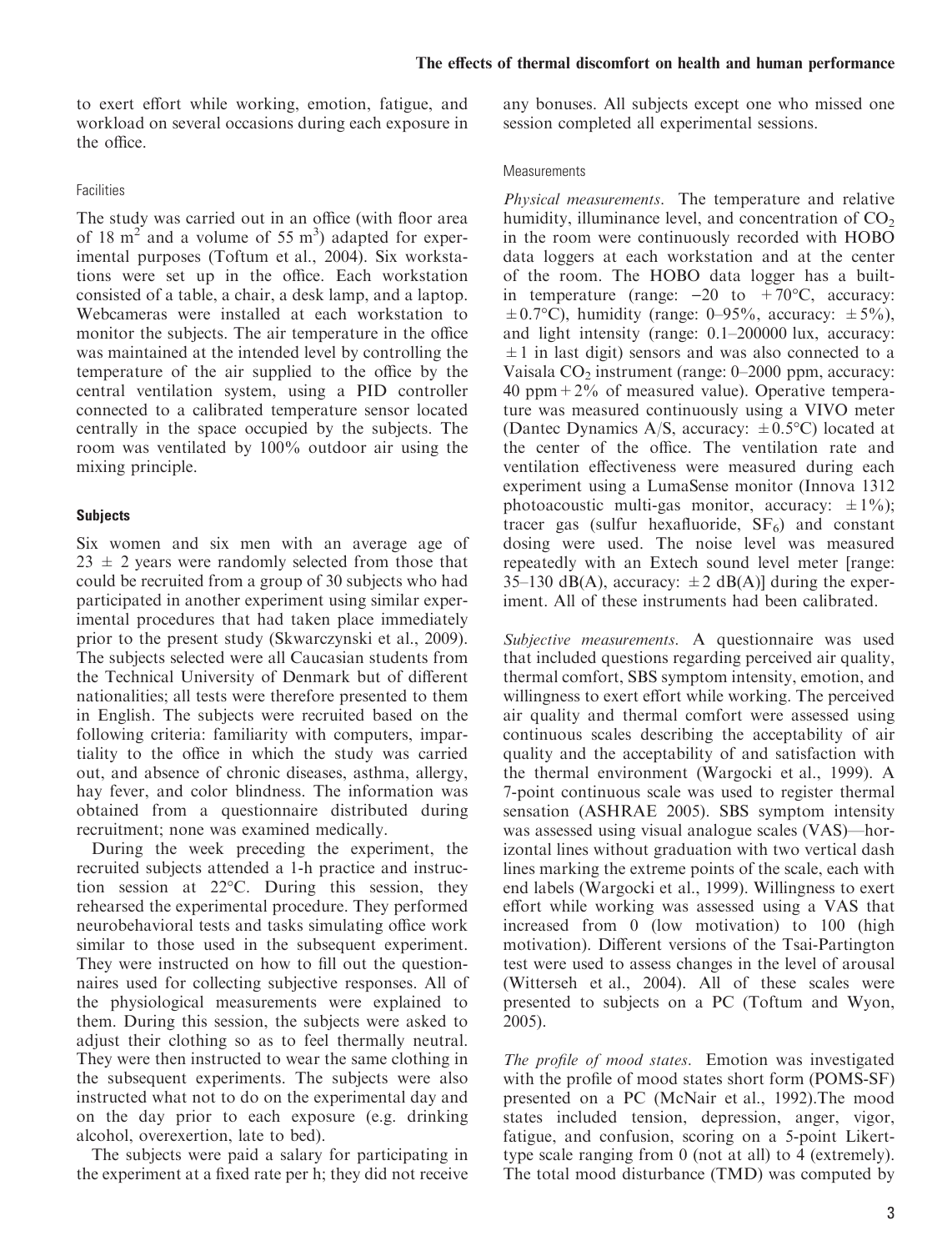adding the scores for tension, depression, anxiety, fatigue, and confusion, with vigor scores subtracted; the higher the TMD score, the more negative the mood.

Subjective symptoms of fatigue. To evaluate the pattern of fatigue, subjects completed a questionnaire presented on a PC (Tanabe and Nishihara, 2004). The questionnaire consists of three groups of questions. Group I consists of 10 questions describing 'drowsiness' and dullness'. Group II consists of 10 questions describing 'difficulty in concentration'. Group III consists of 10 questions describing lack of physical integration'. The questions are presented to subjects in random order. The rate of complaints was calculated for each group based on Yoshitak-s method (Yoshitak, 1973) and used to estimate the pattern of fatigue.

Mental workload. The NASA- Task Load Index (TLX) for evaluating work load was measured using a questionnaire presented on a PC (Hart and Wickens, 1990). It consists of six linear scales (similar to VAS) describing 'mental demand', 'physical demand', 'temporal demand', 'performance', 'effort', and 'frustration level'. The endpoints of the scales are marked low and high, and only in the case of performance are they marked good and poor. They are normally coded 0– 100. The responses on each scale were analyzed separately. An overall estimate of mental workload, Raw TLX (RTLX), was also calculated by averaging the scores describing each of the six components (Miyake and Kumashiro, 1993).

# Physiological measurements

Finger skin temperature. Finger skin temperature was measured with the Fluke 65 Hand-held Infrared Thermometer (Fluke Europe B.V, The Netherlands, accuracy:  $\pm 0.5$ °C). The infrared thermometer was in a position perpendicular to the left hand with fingers held together, at a distance of about 3–5 cm. As the optical resolution for this device is 8:1, a distance of 3 cm corresponds to a sampling area with a diameter of  $\leq$  0.5 cm. Typical skin temperature for the human body in thermal equilibrium is about  $32-33$ °C.

Heart rate and respiration ventilation. Heart rate and the  $r-r$  intervals (the time interval between two heartbeats in milliseconds) were measured with a commercial heart rate monitor (Sunnto Inc., Vantaa, Finland), which consisted of a chest strap with electrodes. Via the docking station, the heart rate and the  $r-r$  intervals data were transferred to a computer for further analysis. The  $r-r$  intervals were used by the built-in analysis software (Firstbeat technologies Ltd., Jyväskylä, Finland) to calculate the respiratory ventilation rate (the amount of air breathed per min). Typical healthy resting heart rate in adults is 60– 80 bpm. Changes in heart rate (driving the blood supply and related to metabolic heat production) can be used to estimate metabolic rate (ISO 8996, 1989).

End-tidal partial  $CO<sub>2</sub>$  (ETCO<sub>2</sub>) and arterial blood oxygen saturation  $(SPO<sub>2</sub>)$ . The concentration of end-tidal partial  $CO<sub>2</sub>$  (ETCO<sub>2</sub>), the partial pressure of carbon dioxide at the end of an expiration, was monitored with a non-invasive capnographic monitor (LifeSense LS1; MedAir AB Inc., Hudiksvall, Sweden). Measuring  $ETCO<sub>2</sub>$  can be used to approximate arterial  $CO<sub>2</sub>$  noninvasively (Wientjes et al., 1998).The normal values of  $ETCO<sub>2</sub>$  are 35–45 mmHg.

Arterial blood oxygen saturation  $(SPO<sub>2</sub>)$  was measured with a monitor for pulse oximetry (LifeSense LS1; Medair AB Inc). A special finger probe (REF 210; Medair AB) was attached to the subject's finger.

Biomarkers in saliva (alpha-amylase and cortisol). A non-stimulated passive drool salivary sampling procedure was applied to measure the salivary level of alphaamylase and cortisol in the saliva of subjects. Subjects were asked not to eat or drink for half an hour prior to the collection of saliva. They were also instructed to swallow or clear their mouth of any excessive saliva prior to collection of saliva samples. Subjects then started to accumulate and expel saliva into a labeled sampling tube for about 5 min to provide about 4 ml of saliva. The samples were then centrifuged for 15 min at 1305 g and placed for 1 h in a freezer at  $-20^{\circ}$ C. After this time, the samples were centrifuged for 15 min again at 1305 g. They were then frozen and stored in a freezer at  $-20^{\circ}$ C before being sent for analysis. The analysis was performed by an external specialized laboratory using a kinetic colorimetric method to determine salivary alpha-amylase and cortisol concentration in the saliva. The accuracy of alpha-amylase analysis was as follows: intra-assay (within run variation)  $\leq 1.5\%$ ; inter-assay (between run variation)  $\lt 1.5\%$ ; recovery:  $100 \pm 6.3\%$ . The accuracy of cortisol analysis was as follows: intra-assay (within run variation)  $\langle 7\% \rangle$ ; inter-assay (between run variation) <9.3%; recovery:  $100 \pm 6.3$ %. In US Army research, concentrations of salivary amylase  $>600$  units/ml are considered 'high stress' and 400– 600 units/ml are considered 'moderate stress' (Morrison et al., 2003). The secretion of cortisol usually increases profoundly in the morning, after awakening, and then reduces slowly during the afternoon and evening hours (Clow, 2004). The diurnal rhythm of alpha-amylase is characterized by a strong decrease after waking up and gradually increasing levels with peaks in the late afternoon (Rohleder and Nater, 2009).

Tear film quality. Samples of tear film mucus were taken as an indicator of subjects' ability to maintain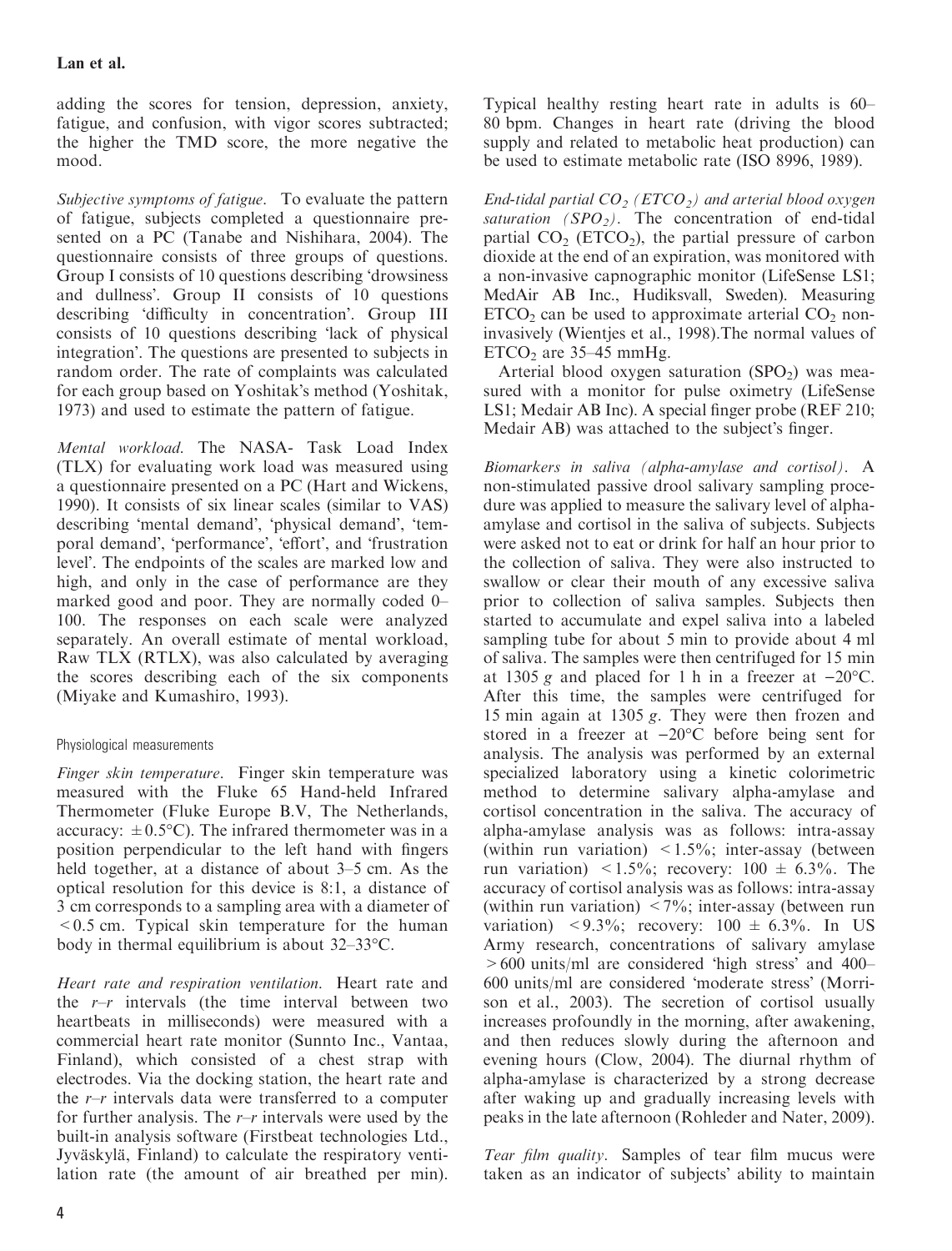tear film quality. The subjects collected tear film mucus from the inside of the lower eyelid with a glass rod (while looking into a mirror) and deposited it onto a microscope slide. After drying the slide for 1 h, it was photographed under the microscope and the images obtained were used to classify the samples. The samples were classified independently, by three evaluators using four categories according to the closeness and branching frequency of the ferning patterns (Rolando, 1984). Type I with uniform structures without spaces among the ferns indicates healthy, well-moistured eyes. Type II having abundant ferning but with small spaces appearing between the ferns indicates good tear film mucus. Type III with large spaces between the ferns and with poorer branching indicates that the mucus may not be able to perform its function. Type IV with no visible ferning structure indicates an altered state of mucus that is typical for people with dry eye syndrome.

Blink rate. During the experiment, webcameras placed on every workstation recorded continuous video images of the face of each subject. These recordings were used to estimate the blink rate. The number of blinks that occurred during a 5-min period was counted after 80 min of exposure. This period was used as the subjects were looking at the computer screen with little head movement so that an eye blink could be clearly observed. Most people blink about 15 times a min.

Measurement of performance. During the exposure in the office, the subjects performed neurobehavioral tests and tasks typical of office work. The latter included text typing and addition (Wargocki et al., 1999); the tasks were presented on a PC (Toftum and Wyon, 2005). The former was a neurobehavioral test battery (Lan and Lian, 2009b; Lan et al., 2009a) including seven computerized tests presented to subjects in the following order: *Mental reorientation* (a spatial orientation test), Grammatical Reasoning (a logic reasoning task), Digit Span Memory (a traditional test of verbal working memory and attention), Visual Learning Memory (a picture memory task measuring spatial working memory), Number Calculation (a mental arithmetical test in which the subject has to add, subtract, or multiply numbers), Stroop (a test of attentional vitality and flexibility owing to perceptual/ linguistic interference), and Choice Reaction Time (a sustained attention task measuring response speed and accuracy to visual signals).

The tasks were presented on a PC and were selfpaced; the reaction/processing time was recorded by the computer clock. All tasks were presented to subjects without feedback, i.e. they did not receive any information on their performance and performed each task until it was completed. Speed (response time) and accuracy (% of corrects) were used as measures of performance of tasks completed without feedback. In this case, a performance index (PI) was computed separately for each task to describe the mean processing/reaction time divided by the accuracy of responses (e.g. correct characters typed per min or correct units added per min). For the two memory tests, *Digit span* and Visual learning, performance was in terms of accuracy, i.e. digit span (the maximum number of digits the subject could correctly learn and recall) and memory capacity (percentage of correctly recalled nonsense designs), respectively (Lan et al., 2009a). Text typing, addition, Stroop, and Number Calculation were also presented to subjects with feedback about their performance, i.e. they could not continue until they corrected the error. Speed (response time including the time spent for error correction) was used as a measure of performance of tasks completed with feedback. In this case, the PI was calculated as the reciprocal of processing/reaction time. The tasks were always performed in the same order independently of the condition. Four sets of tasks with similar level of difficulty were prepared and randomly assigned to subjects in a design that was balanced for order of presentation.

# Experimental procedure

The subjects were divided into two groups of six persons (three men and three women). Each group was exposed to each temperature twice in a repeated measures design balanced for order of presentation, i.e., one group was exposed in 22-30-30-22 order and the other group in the following order: 30-22-22-30. The exposures took place in two successive weeks of March 2009 from Monday to Thursday in the afternoon from 13:00 to 17:30; the actual exposure in the office lasted 4.5 h. Each group was exposed twice a week (Group 1 on Mondays and Wednesdays and Group 2 on Tuesdays and Thursdays) and on the same weekdays in the subsequent weeks. Although only 12 subjects participated, the repeated measures design with repetition ensured that the statistical power of the study was similar to the statistical power of the previous comparable studies on the effects of IEQ on performance in which 30 subjects were normally recruited, and the repeated measures design was used without repetition (e.g. Wargocki et al., 2000); the statistical power for both designs is 0.96 with the sphericity assumption and assuming equal medium effect size (ES =  $0.25$ ) (Faul et al., 2007).

Figure 1 shows the schedule for each experimental session. Prior to entering the office, the subjects assembled in a waiting room (in which the temperature was about  $22^{\circ}$ C) where they stayed for approximately 10 min. During this time, they rated emotion, fatigue, and willingness to exert effort. They also put on the chest belt for continuous measurement of heart rate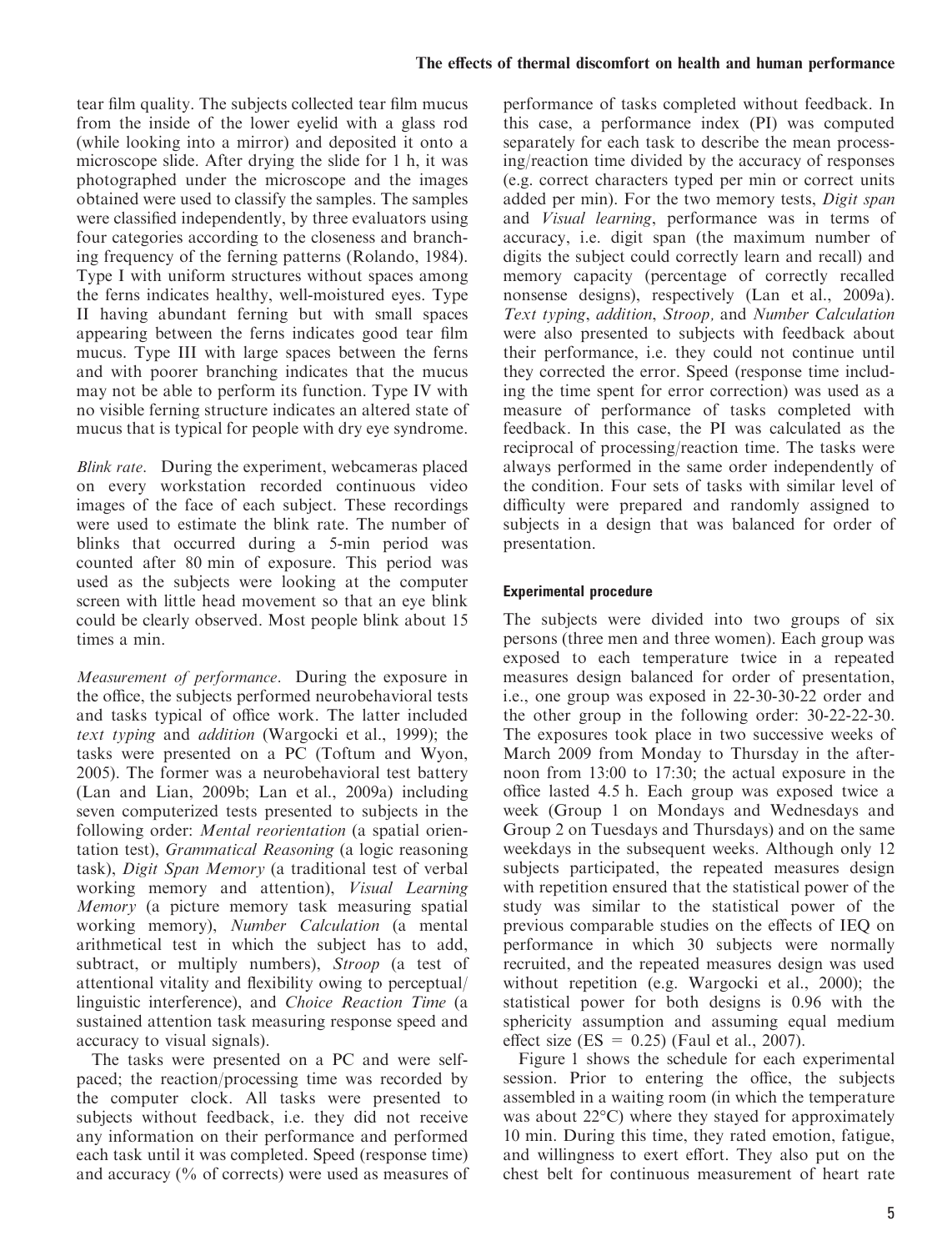

Fig. 1 Experimental procedure

and respiration parameters. The subjects then entered the office, approached their workstations and evaluated their thermal comfort and the perceived air quality. They performed a multiplication task for 15 min; this period was used to allow subjects to adapt to conditions. The performance of the multiplication task was not analyzed. After the multiplication task, subjects assessed the air quality and their thermal comfort, and indicated their SBS symptoms followed by sampling of saliva and the measurements of finger temperature. Subjects then performed the Tsai-Partington test followed by a period of 40 min during which they performed text typing, addition, text typing with feedback, and addition with feedback; each task took 10 min to complete. Upon completing the tasks, subjects evaluated work load using the NASA-TLX, which was followed by a 40-min period during which they performed neurobehavioral tests with and without feedback; the test without feedback took 30 min to complete, while Stroop and Number Calculation took in all about 10 min. They then evaluated the air quality and their thermal comfort and indicated their SBS symptoms, emotion, fatigue, and motivation. This was followed by a 10-min break during which the subjects could leave the office if necessary, but were asked to stay inside the office. After the break, the above experimental plan was repeated (Figure 1). Toward the end of each exposure, after the subjects had completed the neurobehavioral tests with feedback, finger temperature,  $ETCO<sub>2</sub>$ , and  $SPO<sub>2</sub>$  were measured, and samples of tear film mucous and saliva were taken. This was followed by another evaluation of air quality and thermal comfort, SBS symptoms, emotion, fatigue, and motivation. The subjects then remained in the office for 15–20 min without performing any tests (resting). After this period, the  $ETCO<sub>2</sub>$  and  $SPO<sub>2</sub>$  were measured again.

All protocols were approved by the ethics review board and conformed with the guidelines contained in the Declaration of Helsinki. Verbal and written informed consent was obtained from subjects prior to their participation in the experiment.

#### Statistical analysis

The SPSS 13.0 (SPSS Inc., Chicago, IL, USA) program was used to perform the statistical analysis. The measured data were subject to analysis of variance (ANOVA) in a repeated measures design; Huynh– Feldt statistics was used to adjust the violation of sphericity. The significance level was set to be 0.05  $(P \le 0.05)$ . In some cases, a paired *t*-test was used. It should be noted that it is effect size (ES) instead of Pvalue that measures the difference between the true value and the value specified by the null hypothesis and hence indicates whether the difference is of practical importance (Lan and Lian, 2010). In this article, ES was calculated and reported. Effect sizes with values of 0.1, 0.25, and 0.4 for the ANOVA indicate small, moderate, and large changes, while for the *t*-test, the corresponding effect sizes are 0.2, 0.5, and 0.8. (Cohen, 1988).

#### **Results**

Average values of the physical parameters describing the indoor environment in the office are shown in Table 1; the operative temperature did not deviate from the intended levels. The  $CO<sub>2</sub>$  levels measured at each workstation with the Vaisala  $CO<sub>2</sub>$  transmitter increased with the air temperature. There were very small variations between the conditions within each experimental condition; thus, the conditions for different groups of subjects and during each repetition can be considered as similar.

The thermal sensation reported by the subjects was neutral (mean thermal sensation votes  $= 0.01$ ) at 22 $\degree$ C and warm (mean thermal sensation votes  $= 2$ ) at 30°C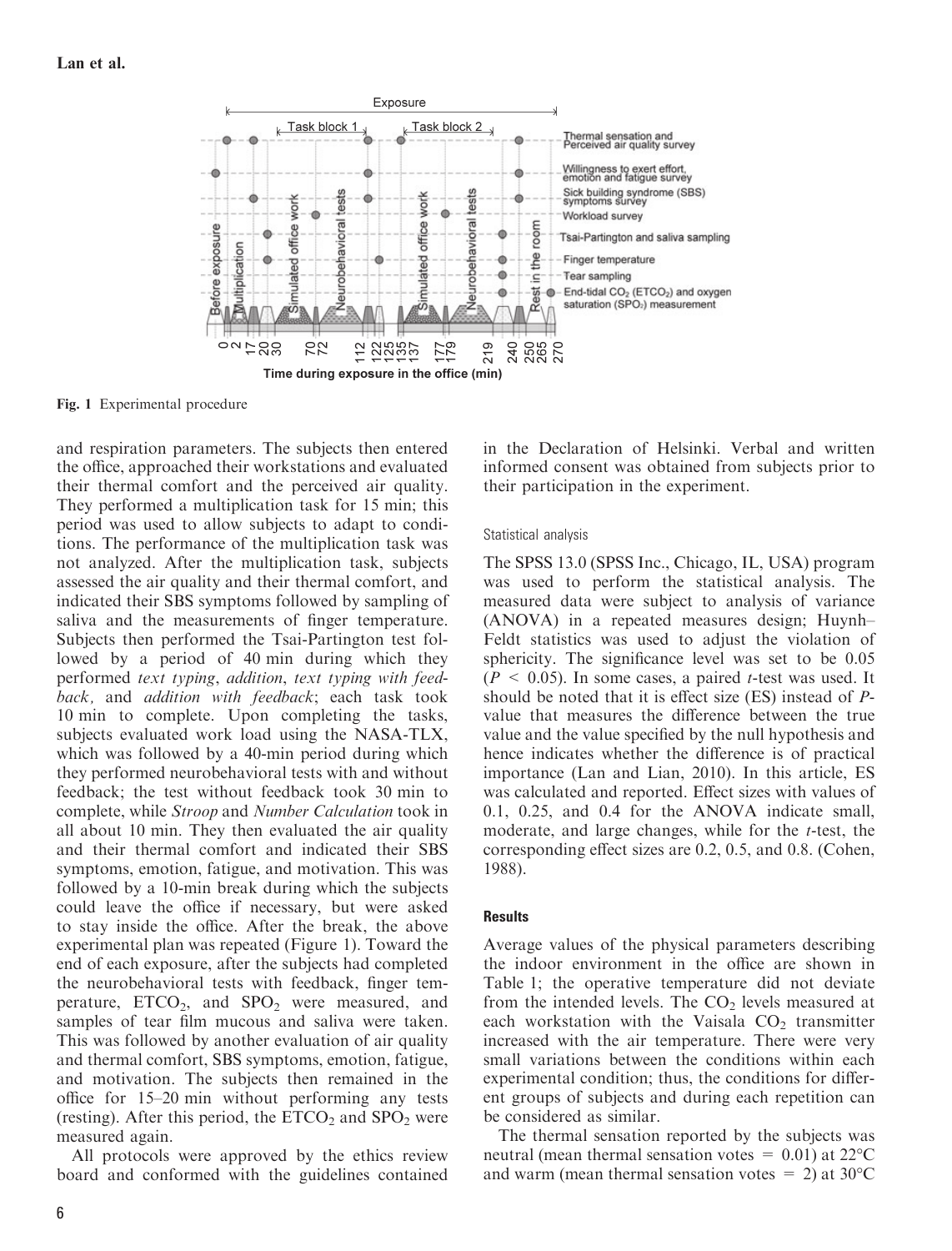| Condition (intended<br>temperature) | Air temperature (°C) | Operative<br>temperature $(^{\circ}C)$ | Relative<br>humidity (%) | Light (lux)  | $CO2$ (ppm)    | Noise (dBA) |
|-------------------------------------|----------------------|----------------------------------------|--------------------------|--------------|----------------|-------------|
| $22^{\circ}C$                       | $23.3 \pm 0.8$       | $22.6 \pm 0.6$                         | $21 \pm 7$               | $241 \pm 60$ | $801 \pm 70$   | $56 \pm 5$  |
| $30^{\circ}$ C                      | $31.1 \pm 1.3$       | $29.4 \pm 1.2$                         | $22 \pm 3$               | $225 \pm 64$ | $1047 \pm 145$ | $55 \pm 4$  |

Table 2 Subjective assessments on thermal sensation and perceived air quality at two thermal conditions; the results shown are averages and standard deviations (in brackets)

| Exposure time in<br>the room (min)                                                                                                  | $0 - 2$                       | 17–20        | $112 - 122$  | 135-137                  | $240 - 250$  |
|-------------------------------------------------------------------------------------------------------------------------------------|-------------------------------|--------------|--------------|--------------------------|--------------|
| Thermal sensation [hot(3); warm(2); slightly warm(1); neutral(0); slightly cool( $-1$ );<br>$\text{cool}(-2)$ ; $\text{cold}(-3)$ ] |                               |              |              |                          |              |
| $22^{\circ}$ C                                                                                                                      | 0.42                          | 0.30         | $-0.20$      | $-0.39$                  | $-0.07$      |
| $30^{\circ}$ C                                                                                                                      | 2.17                          | 2.08         | 2.28         | 2.16                     | 2.00         |
| $\overline{P}$                                                                                                                      | $< 0.001$ <sup>**</sup>       | $< 0.001$ ** | $< 0.001$ ** | $< 0.001$ **             | $< 0.001$ ** |
| Perceived air quality (clearly acceptable(1); clearly unacceptable(-1))                                                             |                               |              |              |                          |              |
| $22^{\circ}$ C                                                                                                                      | በ 7በ                          | 0.81         | n 74         | 0 71                     | 0.79         |
| $30^{\circ}$ C                                                                                                                      | $-0.11$                       | $-0.06$      | $-0.22$      | $-0.15$                  | $-0.08$      |
| $\overline{P}$                                                                                                                      | $<$ 0.001 $^{\ast}$ $^{\ast}$ | $< 0.001$ ** | $< 0.001$ ** | $< 0.001$ **             | $< 0.001$ ** |
| % dissatisfied with air quality (Gunnarsen and Fanger, 1992)                                                                        |                               |              |              |                          |              |
| $22^{\circ}$ C                                                                                                                      | 2                             |              | 2            | $\overline{\phantom{a}}$ |              |
| $30^{\circ}$ C                                                                                                                      | 60                            | 54           | 64           | 65                       | 57           |

\*\*Significant differences ( $P < 0.05$ ) between conditions observed.

(Table 2). Subjects were significantly more satisfied with the thermal environment at 22 than at  $30^{\circ}$ C  $(P < 0.001, ES = 3.20)$ . Subjects reported that the air quality was significantly less acceptable at 30°C compared with  $22^{\circ}$ C (Table 2). Although the subjects entered the office at  $30^{\circ}$ C from the  $22^{\circ}$ C waiting area, their assessments of the perceived air quality and thermal sensation made during the course of exposure at this condition did not differ much from the assessments made immediately upon entering the office (Table 2). Upon reentering the office after exposure, subjects reported that the air quality was less acceptable at 30 $\rm{^{\circ}C}$  than at 22 $\rm{^{\circ}C}$ ; the estimated  $\rm{\%}$  dissatisfied with air quality (Gunnarsen and Fanger, 1992) corresponded to 65% and 2% respectively. Measured finger temperatures significantly correlated with thermal sensation votes; they increased with higher thermal sensation vote, as expected (Figure 2).

The general rate of complaints of fatigue was very low and was similar in both conditions prior to exposure (Table 3). During and after exposure, the subjects displayed a pattern of fatigue that is typical for mental work; the rate of complaints was higher at  $30^{\circ}$ C than at  $22^{\circ}$ C.

Subjects experienced more negative moods and lower vigor when exposed at 30C compared with 22°C; there were no differences in emotions prior to exposure (Table 4).

The SBS ratings were subject to paired  $t$ -tests as there was missing data for one group at both 22 and 30-C. Except for the intensity of dry nose, dry skin, dry



eyes, and headache, which did not change significantly, the intensity of all other SBS symptoms was higher at  $30^{\circ}$ C compared with  $22^{\circ}$ C, especially halfway through the exposure (after 112–122 min of exposure) (Table 5). The subjects indicated that they were significantly less able to perform their work in the  $30^{\circ}$ C condition compared with the  $22^{\circ}$ C condition. Subjects indicated that they felt more fatigue at  $30^{\circ}$ C after they completed the tasks (Table 5), which is consistent with the subjectively rated complaints of fatigue (Table 3 and 4).

Figure 3 shows that the subjects were less willing to exert effort while working at  $30^{\circ}$ C compared with 22°C, both after exposure for 112 min ( $P < 0.01$ ; ES = 1.45) and for 240 min ( $P < 0.05$ ; ES = 0.65); there were no differences in motivation prior to exposure.

Table 6 summarizes the effects of conditions on mental work load and the six-component scales of the NASA-TLX. Subjects indicated that the mental workload was significantly higher at 30°C. Subjects indicated also that the mental and physical demand and the feeling of disappointment increased at 30°C compared to  $22^{\circ}$ C.

The performance of simulated office work and of the neurobehavioral tests is summarized in Table 7. Except for the performance of the text typing task, the

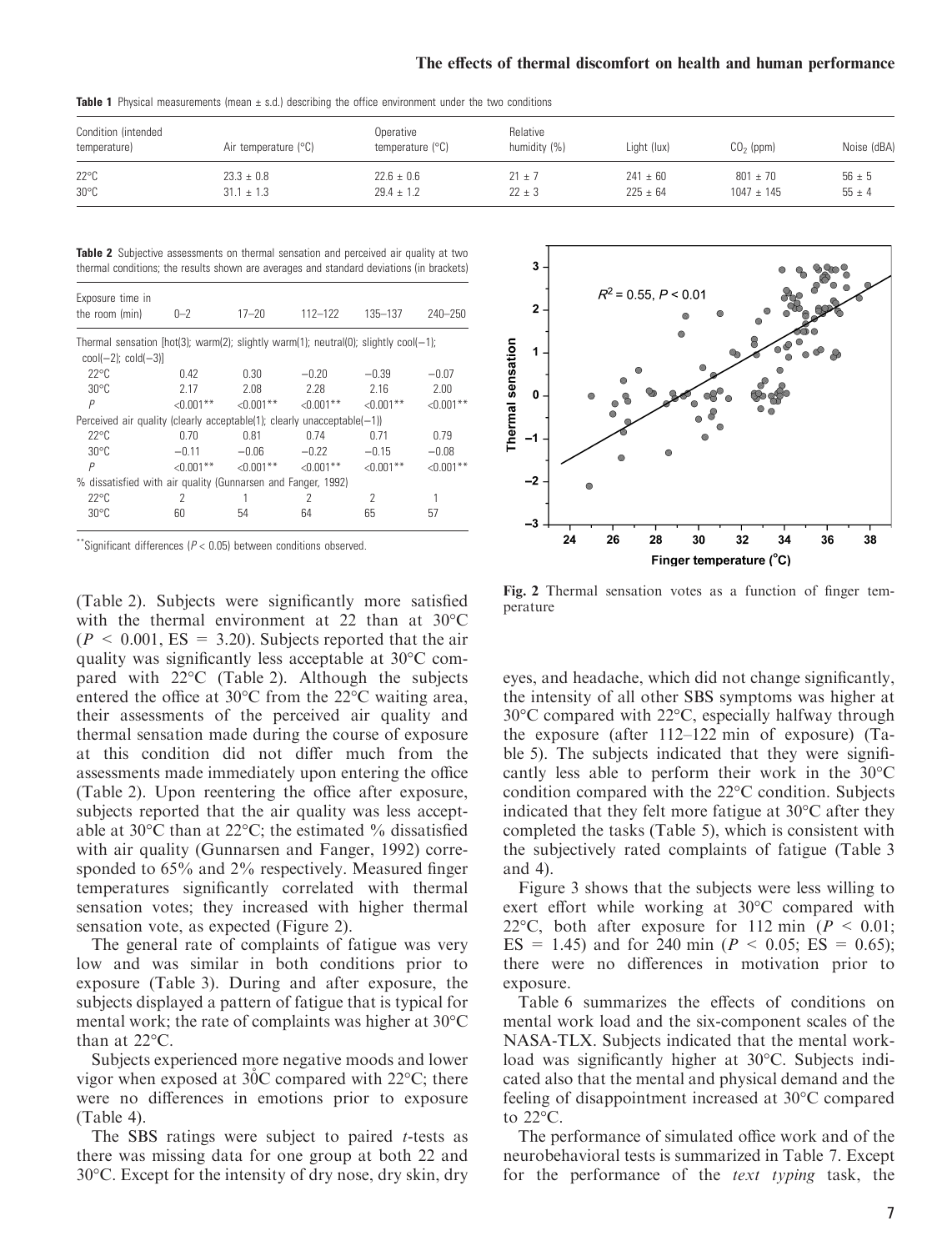## Lan et al.

Table 3 The complaints of subjective symptoms of fatigue in the two thermal conditions

|                                 |                | Complaint rates |          |           |                                           |                         |
|---------------------------------|----------------|-----------------|----------|-----------|-------------------------------------------|-------------------------|
| Exposure time in the room (min) | Condition      | Group I         | Group II | Group III | The order among<br>three categories       | Pattern of fatique      |
| Before exposure                 | $22^{\circ}$ C | 5.8             | 4.2      | 6.3       | $\  \cdot \  >   > \ $                    | Fatique for mental work |
|                                 | $30^{\circ}$ C | 4.8             | 5.2      | 3.0       | $  $ > $ $ > $  $                         | N/A                     |
| After block 1 (112)             | $22^{\circ}$ C | 22.1            | 18.3     | 9.2       | $\vert > \vert \vert > \vert \vert \vert$ | Fatique for mental work |
|                                 | $30^{\circ}$ C | 43.5            | 42.9     | 17.1      | $\vert > \vert \vert > \vert \vert \vert$ | Fatique for mental work |
| After block 2 (240)             | $22^{\circ}$ C | 25.6            | 21.1     | 12.2      | $\vert > \vert \vert > \vert \vert \vert$ | Fatique for mental work |
|                                 | $30^{\circ}$ C | 47.4            | 41.7     | 24.3      | $\vert > \vert \vert > \vert \vert \vert$ | Fatique for mental work |

Table 4 Average and standard deviation (in brackets) of emotion scores under different conditions; higher score of total mood disturbance (TMD) and the negative moods, such as tension, depression, anger, fatigue, and confusion, indicates higher negative emotion, while the higher score of vigour indicates higher positive emotion; effect sizes (ES) with values of 0.1, 0.25, and 0.4 indicate small, moderate, and large changes, respectively

|                                           | $17 - 20$<br>$112 - 122$ |                |      |      |                |                |      |                         | 240-250       |                |      |                  |  |  |  |  |
|-------------------------------------------|--------------------------|----------------|------|------|----------------|----------------|------|-------------------------|---------------|----------------|------|------------------|--|--|--|--|
| Time during exposure (min)<br>Temperature | $22^{\circ}$ C           | $30^{\circ}$ C | ES   | P    | $22^{\circ}$ C | $30^{\circ}$ C | ES   | $\overline{P}$          | $22^{\circ}C$ | $30^{\circ}$ C | ES   | P                |  |  |  |  |
| <b>TMD</b>                                | $-0.7(5.8)$              | $-1.0(7.3)$    | 0.08 | 0.82 | 9.3(10.1)      | 19.2 (15.6)    | 1.23 | ${<}0.01$ <sup>**</sup> | 12.1(9.9)     | 19.3 (13.8)    | 0.93 | 0.02             |  |  |  |  |
| Tension                                   | 0.9(0.9)                 | 0.8(1.7)       | 0.03 | 0.93 | 2.2(2.0)       | 3.3(2.3)       | 0.62 | 0.08                    | 2.7(2.2)      | 3.3(2.2)       | 0.38 | 0.29             |  |  |  |  |
| Depression                                | 1.0(1.5)                 | 1.2(2.3)       | 0.10 | 0.77 | 2.2(2.2)       | 4.1(3.4)       | 0.87 | $0.02$ **               | 2.3(2.2)      | 3.7(3.00)      | 0.69 | 0.07             |  |  |  |  |
| Anger                                     | 1.3(1.8)                 | 0.9(1.5)       | 0.23 | 0.49 | 2.7(2.3)       | 4.5(3.5)       | 1.02 | $0.01***$               | 2.8(2.2)      | 4.0(3.2)       | 0.71 | $0.06^{\degree}$ |  |  |  |  |
| Vigor                                     | 11.0(2.9)                | 10.5(3.9)      | 0.18 | 0.58 | 5.7(3.2)       | 4.2(3.4)       | 1.25 | ${<}0.01$ **            | 3.8(2.6)      | 3.5(3.5)       | 0.42 | 0.24             |  |  |  |  |
| Fatigue                                   | 3.8(1.2)                 | 4.0(1.0)       | 0.13 | 0.70 | 4.92(3.23)     | 7.5(4.05)      | 1.24 | ${<}0.01$ <sup>**</sup> | 5.71(3.23)    | 8.49(4.13)     | 1.37 | < 0.01           |  |  |  |  |
| Confusion                                 | 3.3(1.4)                 | 2.7(0.9)       | 0.64 | 0.07 | 3.0(2.3)       | 3.9(2.3)       | 0.47 | 0.17                    | 2.4(2.3)      | 3.3(2.4)       | 0.47 | 0.19             |  |  |  |  |

\*Differences approaching significance (0.05  $<$   $P$   $<$  0.10).

\*\*Significant differences ( $P < 0.05$ ) between conditions observed.

|                                                         | $17 - 20$      |                |      |                | $112 - 122$    |                |      | 240-250            |               |                |      |                |
|---------------------------------------------------------|----------------|----------------|------|----------------|----------------|----------------|------|--------------------|---------------|----------------|------|----------------|
| Time during exposure in the office (min)<br>Temperature | $22^{\circ}$ C | $30^{\circ}$ C | ES   | $\overline{P}$ | $22^{\circ}$ C | $30^{\circ}$ C | ES   | $\overline{P}$     | $22^{\circ}C$ | $30^{\circ}$ C | ES   | $\overline{P}$ |
| Dry nose (100)                                          | 59.8 (25.5)    | 52.3(30.3)     | 0.41 | 0.18           | 50.5(25.3)     | 56.7 (26.0)    | 0.13 | 0.67               | 54.8 (25.4)   | 54.5 (30.9)    | 0.05 | 0.87           |
| Runny nose (0)                                          |                |                |      |                |                |                |      |                    |               |                |      |                |
| Dry throat (100)                                        | 34.1 (30.2)    | 53.0 (37.8)    | 0.43 | 0.17           | 36.5(28.6)     | 53.9(30.9)     | 1.00 | $0.01***$          | 42.4 (34.5)   | 57.5(30.1)     | 0.85 | $0.02***$      |
| Not dry throat (0)                                      |                |                |      |                |                |                |      |                    |               |                |      |                |
| Dry mouth (100)                                         | 46.5 (33.9)    | 57.4 (37.2)    | 0.56 | $0.08^*$       | 39.5 (28.2)    | 57.5(36.1)     | 1.05 | $<0.01^{\ast\ast}$ | 50.9 (32.2)   | 55.9 (35.8)    | 0.50 | 0.11           |
| Not dry mouth (0)                                       |                |                |      |                |                |                |      |                    |               |                |      |                |
| Dry skin (100)                                          | 31.1(29.6)     | 35.0 (29.7)    | 0.24 | 0.43           | 27.0 (24.9)    | 33.2 (29.3)    | 0.39 | 0.20               | 29.8 (27.5)   | 31.5(25.1)     | 0.20 | 0.51           |
| Not dry skin (0)                                        |                |                |      |                |                |                |      |                    |               |                |      |                |
| Dry eyes (100)                                          | 29.2 (26.5)    | 34.7 (29.3)    | 0.46 | 0.14           | 34.8 (28.7)    | 50.3(33.4)     | 0.40 | 0.19               | 45.0 (30.7)   | 53.6 (31.8)    | 0.47 | 0.13           |
| Not dry eyes (0)                                        |                |                |      |                |                |                |      |                    |               |                |      |                |
| Severe headache (100)                                   | 9.7(18.7)      | 13.9 (18.9)    | 0.15 | 0.60           | 16.9 (22.3)    | 22.9(27.0)     | 0.24 | 0.42               | 17.3 (24.9)   | 27.0(30.1)     | 0.46 | 0.14           |
| No headache (0)                                         |                |                |      |                |                |                |      |                    |               |                |      |                |
| Difficult to concentrate (100)                          | 20.2 (19.2)    | 44.7 (27.6)    | 0.75 | $0.03$ **      | 36.3 (19.6)    | 69.9 (23.3)    | 1.80 | $< 0.01$ **        | 41.0 (24.8)   | 65.1 (20.8)    | 0.95 | $0.01***$      |
| Easy to concentrate (0)                                 |                |                |      |                |                |                |      |                    |               |                |      |                |
| Feeling good (100)                                      | 82.4 (13.5)    | 56.1(28.0)     | 0.99 | $0.01$ **      | 67.9 (22.2)    | 36.1(24.1)     | 1.42 | $< 0.01$ **        | 66.5 (19.5)   | 39.7 (20.6)    | 1.12 | $< 0.01$ **    |
| Feeling bad (0)                                         |                |                |      |                |                |                |      |                    |               |                |      |                |
| Sleepy (100)                                            | 33.7 (23.0)    | 39.0 (27.0)    | 0.18 | 0.54           | 51.2 (23.9)    | 74.1 (24.9)    | 1.13 | $< 0.01$ **        | 60.8 (20.9)   | 69.6 (20.0)    | 0.47 | 0.14           |
| Rested (0)                                              |                |                |      |                |                |                |      |                    |               |                |      |                |
| Hard to think (100)                                     | 19.7 (14.3)    | 45.4 (27.4)    | 1.45 | $< 0.01$ **    | 37.6 (23.6)    | 69.8 (25.4)    | 1.39 | $< 0.01$ **        | 44.4 (24.2)   | 65.1 (19.1)    | 0.79 | $0.02***$      |
| Easy to think (0)                                       |                |                |      |                |                |                |      |                    |               |                |      |                |
| In a good mood (100)                                    | 81.2 (15.9)    | 66.7 (24.2)    | 1.24 | $< 0.01$ **    | 76.7 (16.9)    | 54.7 (19.5)    | 1.06 | $< 0.01$ **        | 71.9 (16.0)   | 55.0 (19.0)    | 1.04 | $< 0.01$ **    |
| Depressed (0)                                           |                |                |      |                |                |                |      |                    |               |                |      |                |
| I am able to work                                       | 80.3 (9.3)     | 65.9 (17.2)    | 1.52 | < 0.01         | 68.1 (16.5)    | 46.1 (20.3)    | 1.33 | $< 0.01$ **        | 64.5 (17.7)   | 47.1(20.7)     | 0.88 | $0.02***$      |
| $0 - 100$                                               |                |                |      |                |                |                |      |                    |               |                |      |                |

Table 5 Average and standard deviation (in brackets) intensity of sick building syndrome symptoms under different conditions in the office; coding of the scales is indicated in the table; effect sizes (ES) with values of 0.2, 0.5, and 0.8 indicate small, moderate, and large changes, respectively

\*Differences approaching significance (0.05  $<$   $P$   $<$  0.10).

 $*$ Significant differences ( $P < 0.05$ ) between conditions observed.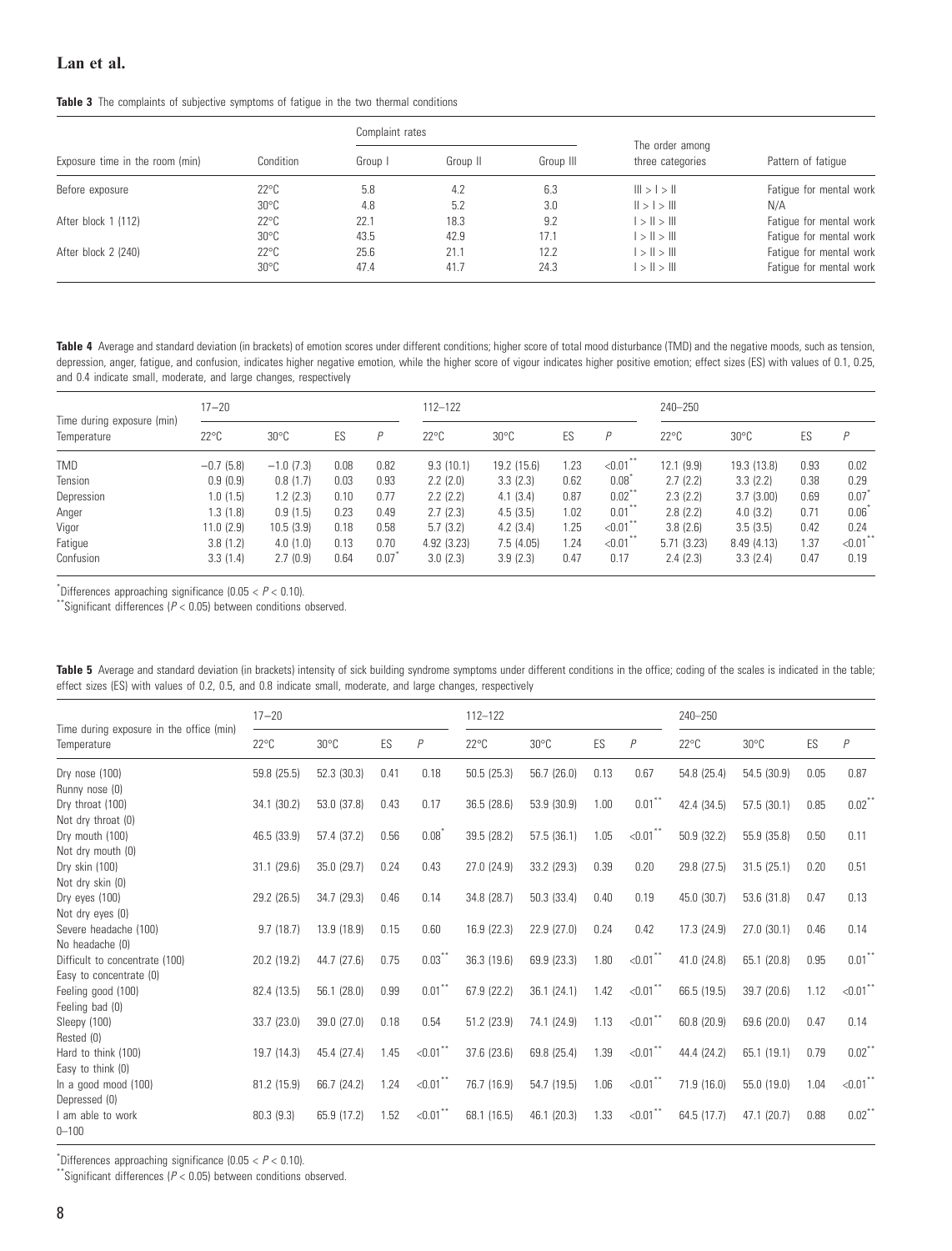### The effects of thermal discomfort on health and human performance



Fig. 3 Subjectively assessed willingness to exert effort while working as a function of time during exposure in the office

performance of the tasks decreased at 30°C compared with 22°C, although for some tasks, the decrease was not significant. The effect size was in many cases at least moderate, indicating that the observed effects were of practical importance. The performance of tasks presented with feedback was affected to a higher degree than that of the tasks presented without feedback, especially in the condition with a temperature of  $30^{\circ}$ C. In the case of text typing without feedback, the subjects input more characters at  $30^{\circ}$ C but at the same time, they also made more errors; the effect size was small in this case, and the effect was insignificant suggesting that the observed effects occurred by chance and had no practical importance. When text typing with feedback was presented, the subjects performed less well at  $30^{\circ}$ C compared with 22 $^{\circ}$ C. The effect was not statistically significant although the effect size was in this case moderate.

No significant effects of thermal environment or exposure time were observed on the performance of the Tsai-Partington tests.

Based on the continuous measurements of heart rate and the  $r-r$  intervals, the average heart rate and respiratory ventilation rate for five different periods during exposure was calculated: when subjects were performing the tasks typical of office work (during exposure in the office from 30 to 70 min); when subjects were performing the neurobehavioral tests (from 72 to 112 min); when they were performing tasks typical of office work and the neurobehavioral tests separately again (from 137 to 177 minand 179 to 219 min, respectively); and finally when they rested while remaining in the room (from 250 to 265 min). Heart rate was lower at  $22^{\circ}$ C compared with  $30^{\circ}$ C; it also decreased during the course of each exposure independently of the condition in the office (Table 8). The respiratory ventilation rate was lower at  $22^{\circ}$ C than at 30°C; it decreased during the course of exposure to  $22^{\circ}$ C but at 30 $^{\circ}$ C, it first decreased and then increased; the decrement was independent of the condition when the subjects rested in the office (Table 8).

Table 9 shows that the  $ETCO<sub>2</sub>$  measured immediately after the subjects finished the tasks, i.e. after 219 min of exposure in the office, was significantly higher at 30°C ( $P = 0.02$ , ES = 0.86). The measurements taken after the 15 min of resting showed that the arterial  $CO<sub>2</sub>$  was still higher at 30°C, although the difference had decreased somewhat  $(P = 0.08,$  $ES = 0.63$ ), Table 9. The arterial  $CO<sub>2</sub>$  did not change significantly during exposure in either of the two examined temperatures. The  $SPO<sub>2</sub>$  measurements taken after 219 min of exposure in the office indicate that arterial oxygen saturation was significantly lower at 30°C compared with 22°C ( $P < 0.01$ , ES = 1.524), Table 9. Arterial oxygen saturation was still significantly lower at 30°C after the 15-min rest ( $P < 0.05$ ,  $ES = 0.823$ . Arterial oxygen saturation did not change significantly between the two periods in which the measurements were taken at  $22^{\circ}$ C, but it increased significantly after 15 min of resting at 30°C ( $P < 0.01$ ,  $ES = 1.094$ .

Table 6 Mental workload (Raw TLX) and the six-component scales of NASA-TLX during exposure in the office at different conditions; the results shown are averages and standard deviations (in brackets); effect sizes (ES) with values of 0.1, 0.25, and 0.4 indicate small, moderate, and large changes, respectively

|                                                      | $70 - 72$     |                |      |                      |                | $177 - 179$    |      |           |  |
|------------------------------------------------------|---------------|----------------|------|----------------------|----------------|----------------|------|-----------|--|
| Time during exposure in the office (min) Temperature | $22^{\circ}C$ | $30^{\circ}$ C | ES   | P                    | $22^{\circ}$ C | $30^{\circ}$ C | ES   |           |  |
| Mental demand (A lot-100, A little-0)                | 30.9(15.8)    | 40.0(21.9)     | 0.96 | $0.01***$            | 31.0(14.9)     | 36.5(19.1)     | 0.68 | $0.06^*$  |  |
| Physical demand (A lot-100, A little-0)              | 14.0(14.1)    | 26.3(16.5)     | 0.82 | $0.03$ <sup>-</sup>  | 13.6(8.4)      | 23.6(18.7)     | 0.72 | $0.04$ ** |  |
| Time stress (A lot-100, A little-0)                  | 37.3(21.5)    | 32.3(20.5)     | 0.41 | 0.23                 | 34.4 (23.0)    | 35.4(20.5)     | 0.06 | 0.85      |  |
| Performance (Poor-100, Well-0)                       | 27.2(18.4)    | 36.5(24.9)     | 0.73 | $0.04$ <sup>**</sup> | 22.2(16.2)     | 33.1(23.1)     | 0.79 | $0.03$ ** |  |
| Effort (A lot-100, A little-0)                       | 25.7(17.8)    | 24.4 (18.3)    | 0.12 | 0.71                 | 26.5(16.5)     | 25.5(16.6)     | 0.11 | 0.74      |  |
| Disappoint (A lot-100, A little-0)                   | 25.1(18.0)    | 29.1 (22.2)    | 0.35 | 0.30                 | 18.5(14.0)     | 29.2(20.0)     | 0.92 | $0.02$ ** |  |
| Mental workload (Raw TLX)                            | 26.7(9.5)     | 31.4 (14.2)    | 0.68 | $0.05***$            | 24.3(9.0)      | 30.6(14.2)     | 0.77 | $0.04$ ** |  |

\*Differences approaching significance (0.05  $<$   $P$   $<$  0.10).

\*Significant differences ( $P < 0.05$ ) between conditions observed.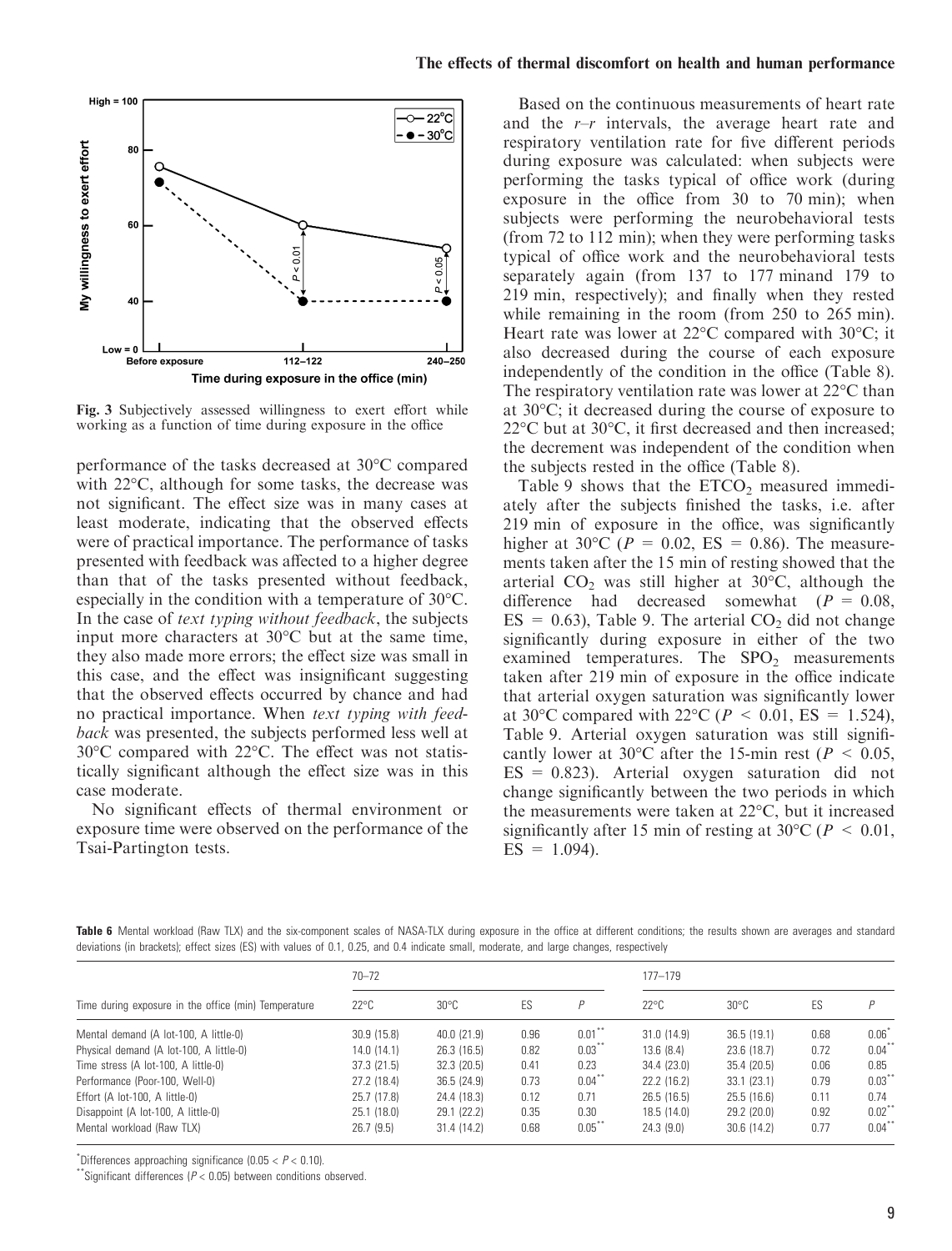Table 7 Performance of tasks typical of office work and of the neurobehavioral tasks; a negative relative change in the performance  $(\triangle)$  indicates that performance decreased at 30-C compared with 22-C; effect sizes (ES) with values of 0.1, 0.25, and 0.4 indicate small, moderate, and large changes, respectively

|                           |                        | Performance index  |                |          |      |                      |
|---------------------------|------------------------|--------------------|----------------|----------|------|----------------------|
| Task                      | Temp.<br>$(^{\circ}C)$ | <b>Metrics</b>     | Value          | л        | ES   | $\overline{P}$       |
| Text typing               | 22<br>30               | Char/min           | 143.6<br>144.0 | 0.3%     | 0.11 | 0.75                 |
| Text typing with feedback | 22<br>30               | Char/min           | 133.1<br>120.3 | $-10.6%$ | 0.40 | 0.23                 |
| Addition                  | 22<br>30               | Units/min          | 4.67<br>4.11   | $-11.7%$ | 1.15 | $0.01***$            |
| Addition with feedback    | 22<br>30               | Units/min          | 3.02<br>2.77   | $-8.2%$  | 0.83 | $0.03$ **            |
| Redirection               | 22<br>30               | Units/sec          | 0.932<br>0.905 | $-3.0%$  | 0.58 | 0.10                 |
| Digit span                | 22<br>30               | Span               | 7.69<br>7.48   | $-2.8%$  | 0.27 | 0.44                 |
| Grammatical reasoning     | 22<br>30               | Units/sec          | 0.165<br>0.132 | $-25.0%$ | 0.71 | $0.06^*$             |
| Visual learning           | 22<br>30               | Memory<br>capacity | 90.0<br>88.8   | $-1.4%$  | 0.22 | 0.51                 |
| Stroop                    | 22<br>30               | Units/sec          | 0.513<br>0.469 | $-9.5%$  | 0.59 | $0.09^*$             |
| Stroop with feedback      | 22<br>30               | Units/sec          | 0.517<br>0.465 | $-11.2%$ | 1.01 | $0.01$ **            |
| Calculation               | 22<br>30               | Units/sec          | 0.236<br>0.226 | $-4.6%$  | 0.62 | $0.08^*$             |
| Calculation with feedback | 22<br>30               | Units/sec          | 0.225<br>0.205 | $-9.7%$  | 0.93 | $0.01$ <sup>**</sup> |
| Visual RT                 | 22<br>30               | Units/sec          | 1.672<br>1.566 | $-6.8%$  | 0.86 | $0.02^*$             |

\*Differences approaching significance (0.05  $<$   $P$   $<$  0.10).

\*Significant differences ( $P < 0.05$ ) between conditions observed.

Table 8 Heart rate and respiratory ventilation rate as a function of time during exposure in the office; the results shown are averages and standard deviations (in brackets)

| Exposure time in<br>the room (min) | $30 - 70$   | $72 - 112$  | 137-177     | 179-219     | 250-265    |
|------------------------------------|-------------|-------------|-------------|-------------|------------|
| Heart rate (bpm)                   |             |             |             |             |            |
| $22^{\circ}$ C                     | 73.5 (9.3)  | 71.2 (8.9)  | 70.7 (8.6)  | 69.6 (7.9)  | 71.0(8.3)  |
| $30^{\circ}$ C                     | 78.8 (9.5)  | 76.9 (8.7)  | 75.9 (8.8)  | 75.6 (9.2)  | 72.7 (8.5) |
| P                                  | $< 0.01$ ** | $< 0.01$ ** | $< 0.01$ ** | $< 0.01$ ** | $0.05***$  |
| Respiratory ventilation (I/min)    |             |             |             |             |            |
| $22^{\circ}$ C                     | 6.5(2.1)    | 6.2(2.4)    | 5.9(2.1)    | 5.8(2.0)    | 5.6(1.7)   |
| $30^{\circ}$ C                     | 7.3(2.1)    | 6.7(2.1)    | 6.7(2.0)    | 6.8(2.1)    | 5.7(1.8)   |
| Ρ                                  | $0.06*$     | 0.21        | $< 0.01$ ** | $< 0.01$ ** | 0.69       |

 $*$ Differences approaching significance (0.05 < P < 0.10).

\*Significant differences ( $P < 0.05$ ) between conditions observed.

The concentration of alpha-amylase did not change with the temperature; it also did not change between the two measurements taken at two points in time, in either temperature condition (Table 10). No significant change in salivary cortisol was observed between the two thermal conditions, but salivary cortisol decreased significantly during the course of exposure in both conditions ( $P \leq 0.01$ ), Table 10. The concentration of salivary alpha-amylase correlated positively with cor-

Table 9 End-tidal partial  $CO<sub>2</sub>$  and arterial oxygen saturation measured at the two thermal conditions; the results shown are averages and standard deviations (in brackets)

| Exposure time in the room (min) | $219 - 240$ | 265-270   |
|---------------------------------|-------------|-----------|
| End-tidal partial CO2 (mmHq)    |             |           |
| $22^{\circ}$ C                  | 38.2(3.1)   | 38.3(3.1) |
| $30^{\circ}$ C                  | 40.2(3.1)   | 39.8(2.6) |
| P                               | $0.02**$    | $0.08*$   |
| Arterial oxygen saturation (%)  |             |           |
| $22^{\circ}$ C                  | 98.0(0.8)   | 97.8(1.2) |
| $30^{\circ}$ C                  | 96.6(0.7)   | 96.9(0.7) |
| P                               | $< 0.01$ ** | $0.03***$ |

\*Differences approaching significance (0.05  $<$   $P$   $<$  0.10).

 $*$ Significant differences (P < 0.05) between conditions observed.

Table 10 Concentration of salivary alpha-amylase and cortisol during exposure in the office at different conditions; the results shown are averages and standard deviations (in brackets)

| Time during exposure in the office (min) | $20 - 30$   | 219-240      |
|------------------------------------------|-------------|--------------|
| Alpha-amylase (IU/ml)                    |             |              |
| $22^{\circ}$ C                           | 98.4 (42.5) | 104.9 (54.9) |
| $30^{\circ}$ C                           | 97.2 (44.0) | 99.6 (58.1)  |
| P                                        | 0.81        | 0.73         |
| Cortisol (ng/ml)                         |             |              |
| $22^{\circ}$ C                           | 5.25(2.41)  | 3.02(1.00)   |
| $30^{\circ}$ C                           | 4.72 (1.48) | 3.29(0.90)   |
| P                                        | 0.38        | 0.18         |

tisol level but with a relatively low correlation coefficient (Spearman's  $r = 0.29$ ). No significant correlation was found between the salivary alpha-amylase level or the cortisol level and the performance of the Tsai-Partington tests.

Figure 4 shows the results of the tear film mucous quality analysis. There was a significant effect of temperature condition on tear film quality ( $P < 0.05$ ,  $ES = 0.33$ ). Samples assessed as Type I and Type II were observed to be more frequent when the temperature was 22°C. The increased percentage of Type III and Type IV tear film mucus samples at  $30^{\circ}$ C indicates that tear film mucous quality was reduced at the raised temperature.

No significant difference in blink rate was found between the 5-min periods after 80 min of exposure during which blink rates were counted  $(17.89 \pm 8.44)$ blinks/min at 22°C vs.  $17.53 \pm 8.41$  blinks/min at 30°C).

#### **Discussion**

The air temperatures of 22 and  $30^{\circ}$ C were selected to provide two sufficiently different thermal comfort environments. Using measured parameters in the office, assuming an activity level of 1.2 met, it was predicted (Fanger, 1970) that subjects should have been thermally neutral at  $22^{\circ}$ C and warm at  $30^{\circ}$ C in clothing with an insulation value of 0.9 clo. The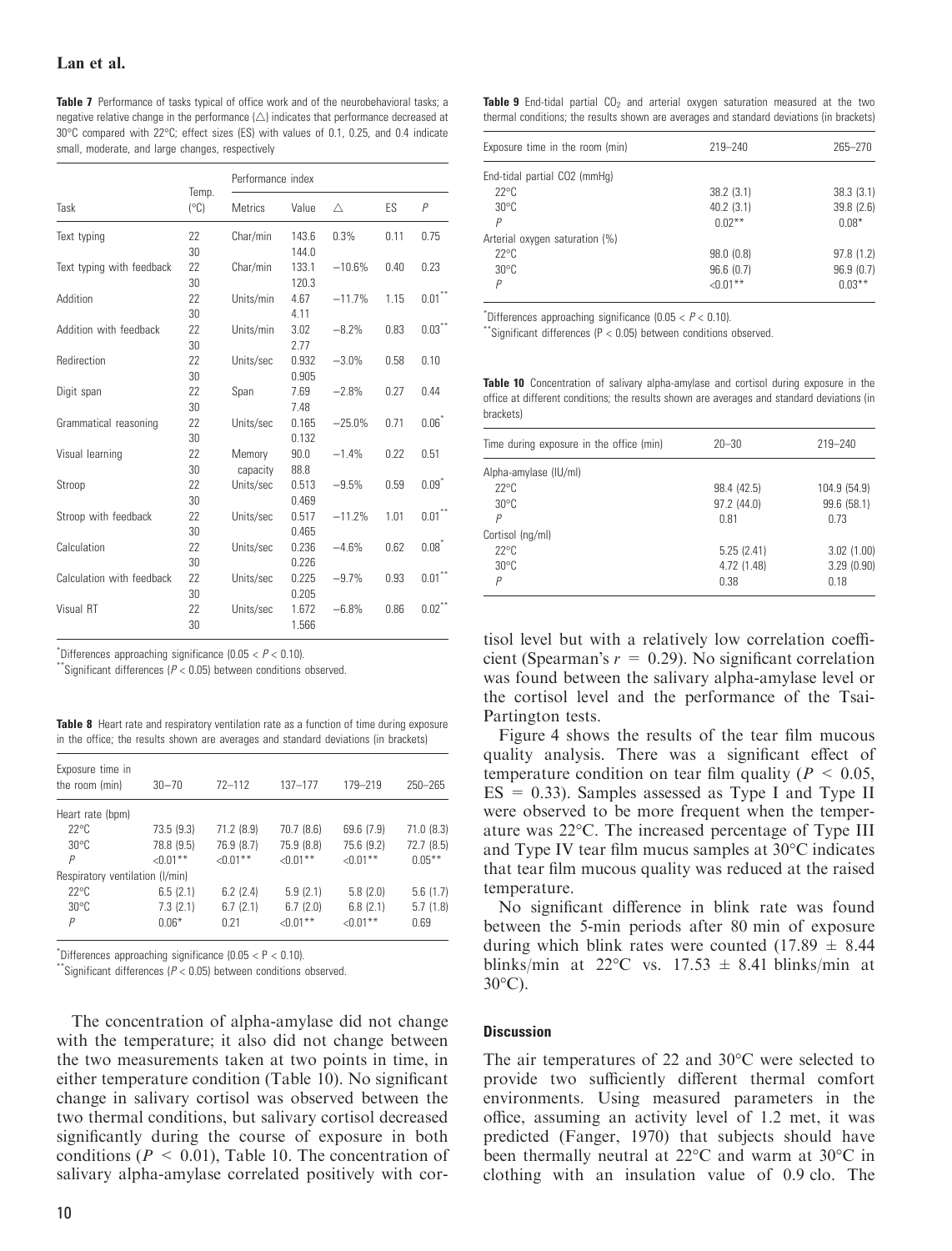

Fig. 4 Tear film quality as a function of the condition in the office; Type I and Type II indicate good efficiency of tear mucus and higher tear film quality while Type III and Type IV indicate problems with mucus and lower tear film quality

corresponding predicted percentage dissatisfied because thermal discomfort was 5% and 69%, respectively (Fanger, 1970). The thermal sensation and thermal comfort responses indicate that the two thermal conditions were as predicted. The correlation between thermal sensation and finger temperature confirms previous findings (Wargocki et al., 2009) and suggests that skin temperature can be used as a simple indicator of thermal discomfort in this thermal range.

The intensity of SBS symptoms, fatigue, and negative mood disturbance increased to a large extent, and the perceived indoor air quality and motivation to exert effort while working decreased, when subjects were exposed at 30°C and felt thermally warm compared with 22°C, at which temperature they felt thermally neutral. These results are consistent with those of previous studies (e.g. Fang et al., 1998; Haneda et al., 2009; Lan and Lian, 2009b; Lan et al., 2009a; Mendell and Mirer, 2009; Tanabe and Nishihara, 2004).

The intensity of SBS symptoms, the negative mood disturbance, and the perceived air quality improved slightly toward the end of the exposure. Similar results were also obtained in previous studies in which subjects were exposed for a period of up to 4.5 h to different air quality and temperature conditions (Fang et al., 2004; Wargocki et al., 1999, 2000). These results could be either because of psychological habituation or because of physiological adaptation. Subjects were aware that they would be leaving the exposure shortly, and this positive emotion might have caused their evaluations to be less critical toward the end of each exposure. This interpretation is supported by the reporting of less negative moods (e.g. less anger, see Table 4). It should also be noticed that subjects did not perform any tasks toward the end of an exposure. Thus, their metabolic rate would have been lower, causing less thermal strain that could also result in less intense symptoms.

The negative effects of moderately elevated temperatures causing thermal discomfort on the performance of tasks typical of office work or neurobehavioral tests examining different skills confirm the results of some of previous studies (e.g. Niemela et al., 2002; Tham, 2004; Wargocki and Wyon, 2007; Witterseh et al., 2004). Some recent laboratory studies did not observe such effects (Haneda et al., 2009; Lan and Lian, 2009b; Lan et al., 2009a; Tanabe and Nishihara, 2004). One possible explanation for this discrepancy may be motivation. In the studies of Lan et al. (2009a) and Lan and Lian (2009b) Haneda et al. (2009), the subjects were told during recruitment that a bonus would be paid to them depending on their performance. This could affect their motivation and the subjects might have exerted more effort to maintain performance independently of the thermal conditions, at the expense of experiencing more symptoms. In the present study, no bonus was offered to the subjects and there is no indication that the subjects exerted more effort in different exposure conditions (Table 6). In fact, Figure 3 shows that the subjects were less motivated to exert effort at  $30^{\circ}$ C.

According to Heerwagen (1995), the relationship between buildings and worker performance is related to both motivation and ability; an individual must first feel like working and then must be capable of working. When highly motivated by a bonus, people are able to resist the negative effects of thermal discomfort by exerting more effort. This is probably due to the existence of a 'cognitive reserve' (extraneural resources) that allows people to maintain their performance during a short exposure even when indoor conditions are unfavorable (Hocking et al., 2001). Performance can deteriorate when these resources are insufficient to deal with both the task demands and thermal stress. People are then unable to maintain their performance. Exerting extra effort for a short period is probably without long-lasting health consequences; this is an example of human flexibility being able to deal with short-term demands (Johnson and Anderson, 1990). However, prolonged, repetitive, and continuous effort can have negative consequences for health. For example, it has been suggested that repetitive activation of the cardiovascular defense response may lead to hypertension (Johnson and Anderson, 1990). Taking this view, poor indoor environmental conditions, e.g. elevated temperatures and/or thermal discomfort, should be avoided in offices even though increased effort can for a short period counteract the negative effects. This was probably the case in some of the previous studies where no effect of thermal discomfort on performance was observed (e.g. Haneda et al., 2009; Tanabe and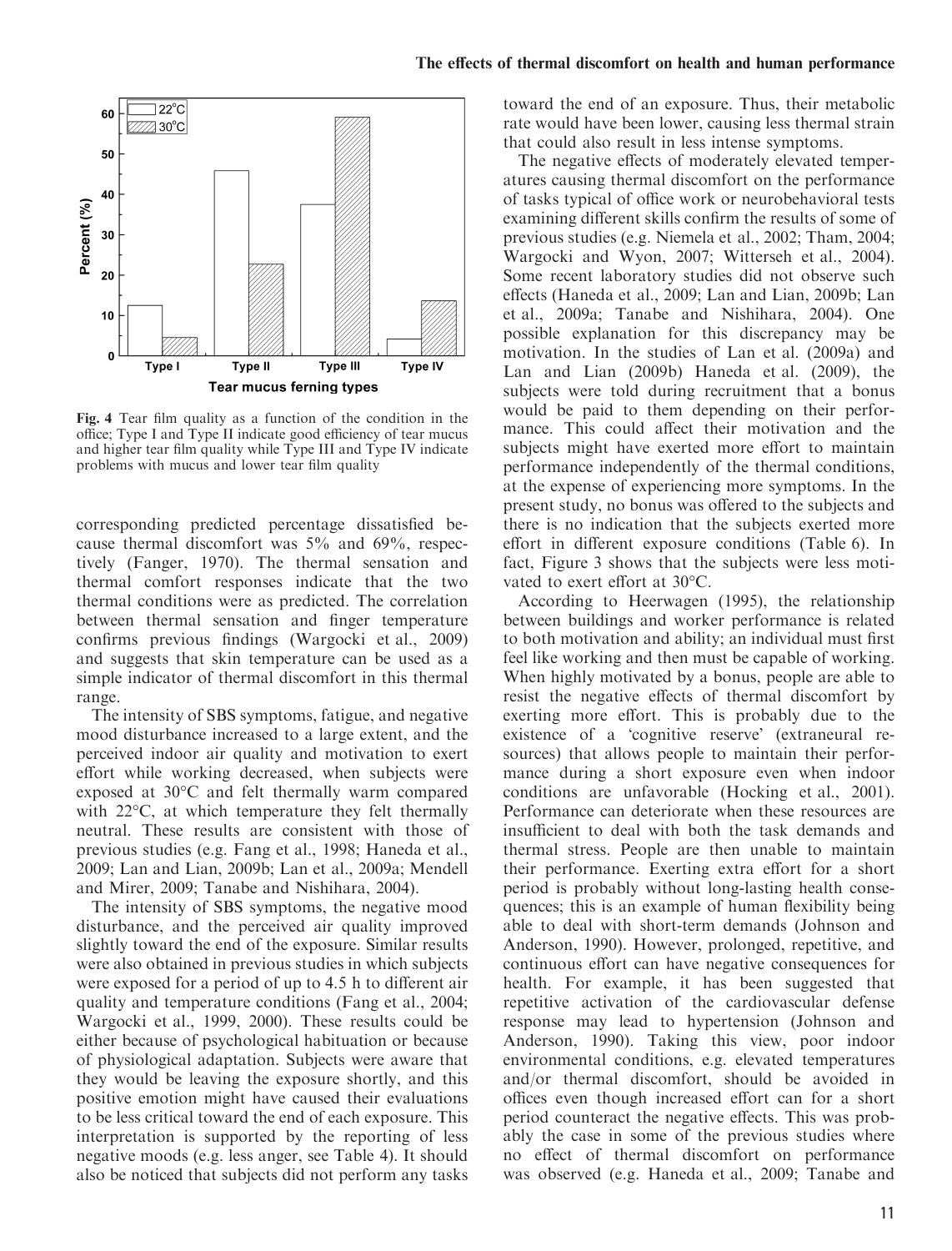Nishihara, 2004). High motivation to overcome any negative effect of the indoor environment may be difficult to maintain in schools, especially in elementary schools. This is probably the reason why the performance of school work by children is to a much larger extent affected by poor indoor environmental quality compared to the performance of adults in offices (Wargocki and Wyon, 2007).

Many countries now mandate that thermostats should be set higher during warm weather than would be required for thermal neutrality to conserve the energy used for cooling buildings, and many 'green' or low-energy buildings are to some extent thermally passive, allowing indoor temperatures to rise when it is warm outdoors. When indoor temperatures increase above what is necessary for thermal neutrality, subjective thermal discomfort is usually reported. People can habituate to endure or even prefer feeling warm rather than neutral at elevated temperatures. Assuming that the distraction of thermal discomfort is the main mechanism, no negative effects on mental performance would be expected to occur at elevated temperatures when people have been able to adapt to new conditions. However, the present study shows that there are other physiological mechanisms by which the thermal discomfort caused by moderately elevated temperatures can affect task performance and SBS symptoms, so habituation to a feeling of warmth may not protect against the negative effects; these plausible mechanisms are discussed in subsequent paragraphs. It should be mentioned that even if habituation was the only mechanism, thermal conditions providing optimum comfort may not give rise to maximum performance. This has already been demonstrated by Pepler and Warner (1968): normally clothed (0.5 clo) young Americans performed mental work at a number of different temperatures (from 21 to  $33^{\circ}$ C). They were most thermally comfortable at 27°C, the temperature at which they exerted least effort and performed least work, while they performed most work at  $21^{\circ}$ C, although most of them felt uncomfortably cold under this condition. The percentage error rate was constant throughout.

Higher ETCO<sub>2</sub> (indicating higher arterial  $CO<sub>2</sub>$  level) and increased heart rate and respiratory ventilation rate were observed at 30°C when subjects felt warm. This suggests that subjects' metabolic rate increased at this condition. This result is as expected—when the body is hot, the rate of heat production will increase because of the increased rate of chemical reaction in the cells of the body (ISO 8996, 1989). The metabolization of fats and carbohydrates leads at the same time to the formation of a large amount of  $CO<sub>2</sub>$ . When the lungs cannot remove all of the  $CO<sub>2</sub>$  produced by the metabolic processes, respiratory acidosis may occur (Seifter, 2007). Studies have shown that respiratory acidosis or an increase in  $CO<sub>2</sub>$  concentration in

12

the blood may induce physiological effects that give rise to SBS symptoms such as easy fatigue, sleepiness, and headache (Paulev, 2000; Resta et al., 2000; Seifter, 2007). In the present study, the intensity of SBS symptoms increased when the subjects felt warm at  $30C$  and at the same time  $ETCO<sub>2</sub>$  increased. As a natural defense mechanism, the respiration rate (the amount of air breathed per min) increased (see Table 8) to remove excessive  $CO<sub>2</sub>$  but the increased respiration was evidently insufficient to remove all excessive  $CO<sub>2</sub>$ ; the discrepancy between required and actual respiratory ventilation rate led to an increased accumulation of  $CO<sub>2</sub>$  in the blood.

The  $CO_2$  concentration in room air in the 30°C condition was higher than it was at  $22^{\circ}$ C (see Table 1). This increase could be the result of increased metabolism at  $30^{\circ}$ C and increased production of metabolic CO<sub>2</sub>. As a result, the concentration of bioeffluents in the room increased in this condition, leading to a reduction in the air quality. Perceived air quality at  $30^{\circ}$ C may also have occurred because elevated temperatures reduce the capacity of inhaled air to cool mucous membranes in the nose (Fang et al., 1998; Toftum et al., 1998).

Blood oxygen saturation  $(SPO<sub>2</sub>)$  decreased significantly when the subjects felt warm. This change of  $SPO<sub>2</sub>$  could affect the intensity of SBS symptoms and task performance. For example, it has been found that a supply of oxygen reduced the fatigue experienced by drivers (Sung et al., 2005). In the present study, fatigue symptoms increased in the warm condition (see Table 3, 4, and 5) when blood oxygen saturation decreased. Low oxygen saturation has also been shown to be associated with decreased cognitive functions (Andersson et al., 2002; Winder and Borrill, 1998). Brain activity consumes 20–30% of all energy produced in the body. In the process of providing cells with energy, oxygen is consumed (Benton et al., 1996). It has also been shown using brain imaging techniques that the brain increases the uptake of oxygen (and glucose) into active brain areas during cognitively demanding tasks (Andersson et al., 2002). In the present study, reduced task performance (see Table 7) was observed when blood oxygen saturation decreased, which is consistent with the hypothesis that lower oxygen saturation can reduce task performance. Whether the reduced performance occurred because of decreased cognitive functioning of the brain or because of fatigue cannot be determined from the present results. The studies of Nishihara et al. (2008) showed generally no difference between oxygenated and deoxygenated hemoglobin in the brain when subjects were exposed to a temperature range of 25.5–31.5-C. It should be noted that oxygen saturation increased after 15 min of resting toward the end of the exposure at  $30^{\circ}$ C (Table 9). This could occur because more oxygen was available when subjects were resting and their metabolic rate decreased (see Table 8).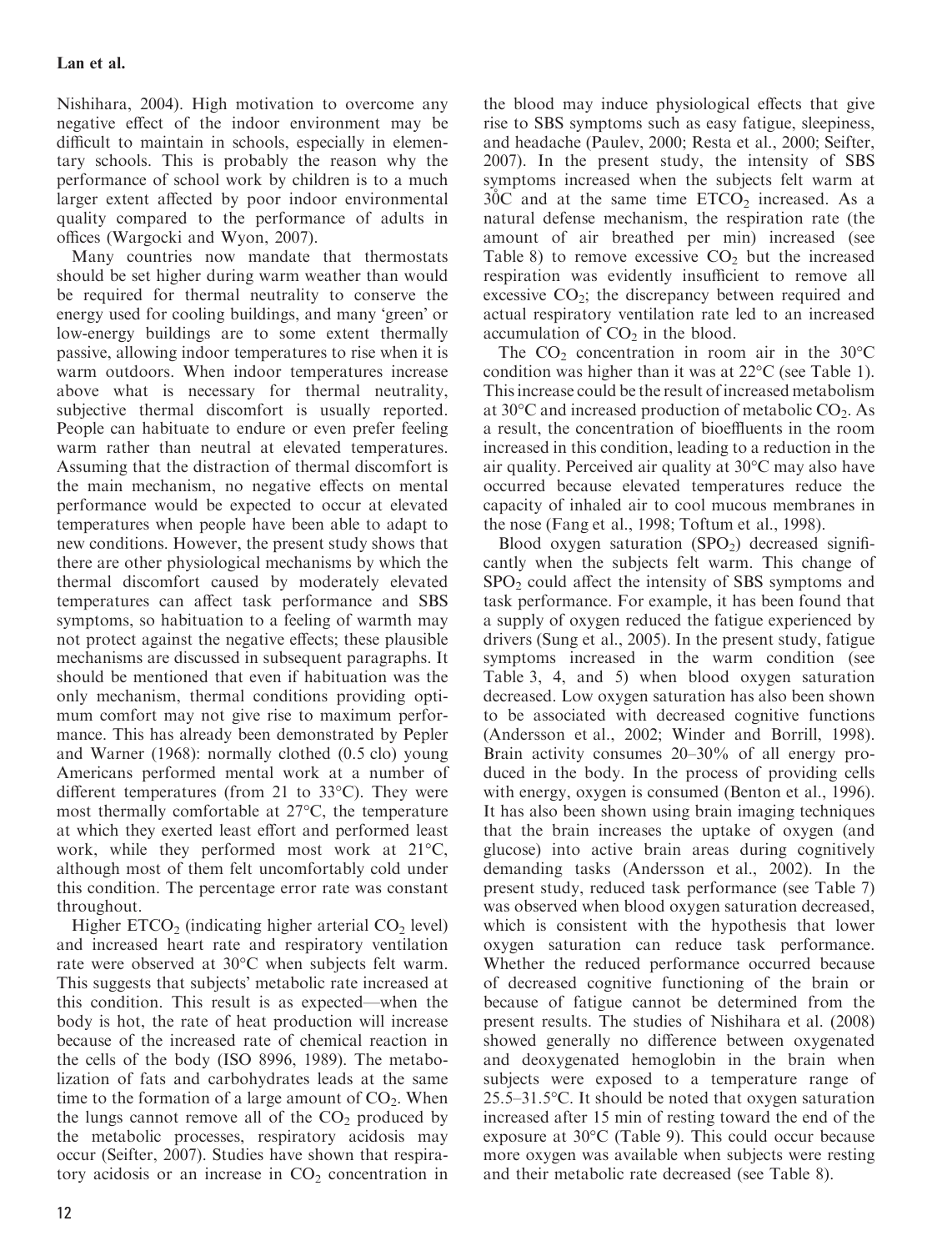Tear film quality decreased and the intensity of the dry eye symptom increased  $(0.4 \leq ES \leq 0.5)$  when subjects were thermally warm at  $30^{\circ}$ C (see Table 5). Mendell et al. (2002) reported that a 19% decrease in eye irritation was associated with each 1°C decrease in air temperature in the range from 26 to 22°C. Dry eyes can be defined as a disorder of the tear film because of excessive tear evaporation, which may cause damage to the ocular surface. An increased rate of water evaporation from the tear mucus at the higher air temperature, perhaps because of an increase in eye surface temperature, may thus have contributed to the development of symptoms related to eye irritation; there were no differences in relative humidity between the two conditions (Table 1). A natural body defense mechanism would be to increase the blink rate to refresh the tear film more often, but this was not observed here, possibly because blink rate was evaluated only from a short 'snap shot' of the entire exposure. The fact that the tests were presented to subjects on a PC will inevitably have reduced their blink rate when they were concentrating on the tasks.

No effects of the thermal environment on the level of salivary alpha-amylase and cortisol or on the performance of the Tsai-Partington test were found in the present study. These results may suggest no effects of the thermal environment on arousal and are inconsistent with the results obtained by Tham and Willem (2010) and by Wargocki et al. (2009). The reasons for the inconsistency between these different studies are unclear at present. One reason can be the low level of stress experienced by the subjects in the present study, as the concentrations of salivary amylase obtained in all but two samples were below 200 units/ml (Morrison et al., 2003). A reduction in salivary cortisol during the course of the exposures was observed, independently of conditions, suggesting further relief from stress. This was probably because the subjects worked on selfpaced tasks and were acquainted with the experimental procedures before starting the experiment.

A limitation of the present experiment is that only young and healthy college students were recruited and

that this is not a representative subpopulation of office workers. In future experiments, a different subpopulation of subjects should be selected in terms of their age, health, and occupation. Validation of the present results is also required in real workplaces and warmer climates, at lower room temperatures and in different seasons of the year.

### Conclusions

The perceived air quality was poorer, the intensity of SBS symptoms, fatigue, mental workload, and negative mood disturbance all increased, the subjects were less willing to exert effort while working, and the performance of simulated office work and neurobehavioral tests decreased when they felt warm at  $30^{\circ}$ C compared with the  $22^{\circ}$ C condition in which they felt thermally neutral. Heart rate, respiratory ventilation rate, and  $ETCO<sub>2</sub> concentration increased, and  $SPO<sub>2</sub>$  concentration$ tion decreased, while tear film quality was reduced and eye discomfort was intensified when the subjects felt warm at  $30^{\circ}$ C compared with the  $22^{\circ}$ C condition when they felt thermally neutral. No effects of thermal conditions on the concentration of salivary alphaamylase and cortisol, or on the performance of a Tsai-Partington test, were found. The present results imply that the negative effects on health and performance that are observed when people are thermally warm at raised temperatures are very likely to be caused by physiological mechanisms.

## Acknowledgement

This work was supported by the International Centre for Indoor Environment and Energy and the National Natural Science Foundation of China (No.50878125). The authors thank Ms Justyna Krzyzanowska for her \_ contribution to this study and Dr. Jørn Toftum for his assistance in preparing computerized versions of the tests. The authors also thank the subjects who volunteered for this study.

### References

- Andersson, J., Berggren, P., Gronkvist, M., Magnusson, S. and Svensson, E. (2002) Oxygen saturation and cognitive performance, Psychopharmacology, 162, 119-128.
- ASHRAE (2005) ASHRAE Handbook: Fundamentals, Atlanta, GA, American Society of Heating, Refrigerating and Air-Conditioning Engineers, Inc.
- Bakó-Biró, Z.S., Wargocki, P., Wyon, D.P. and Fanger, P.O. (2005) Poor indoor air quality slows down metabolic rate of office workers. In: Proceedings of

Indoor Air 2005, Beijing, on CD-ROM, 76–80.

- Benton, D., Parker, P.Y. and Donohoe, R.T. (1996) The supply of glucose to the brain and cognitive functioning, J. Biosoc. Sci., 28, 463–479.
- Berglund, L., Gonzales, R. and Gagge, A. (1990) Predicted human performance decrement from thermal discomfort and ET\*. In: Walkinshaw, D.S. (ed.) Proceedings of the Fifth International Conference on Indoor Air Quality and Climate, Toronto, Canada, Vol 1, 215–220.
- Clow, A. (2004) Cortisol as a biomarker of stress, J. Holist. Nurs., 1, 10–14.
- Cohen, J. (1988) Statistical Power Analysis for the Behavioural Sciences, 2nd edn, New Jersey, Hillsdale.
- Fang, L., Clausen, G. and Fanger, P.O. (1998) Impact of temperature and humidity on the perception of indoor air quality, Indoor Air, 8, 276–284.
- Fang, L., Wyon, D.P., Clausen, G. and Fanger, P.O. (2004) Impact of indoor air temperature and humidity in an office on perceived air quality, SBS symptoms and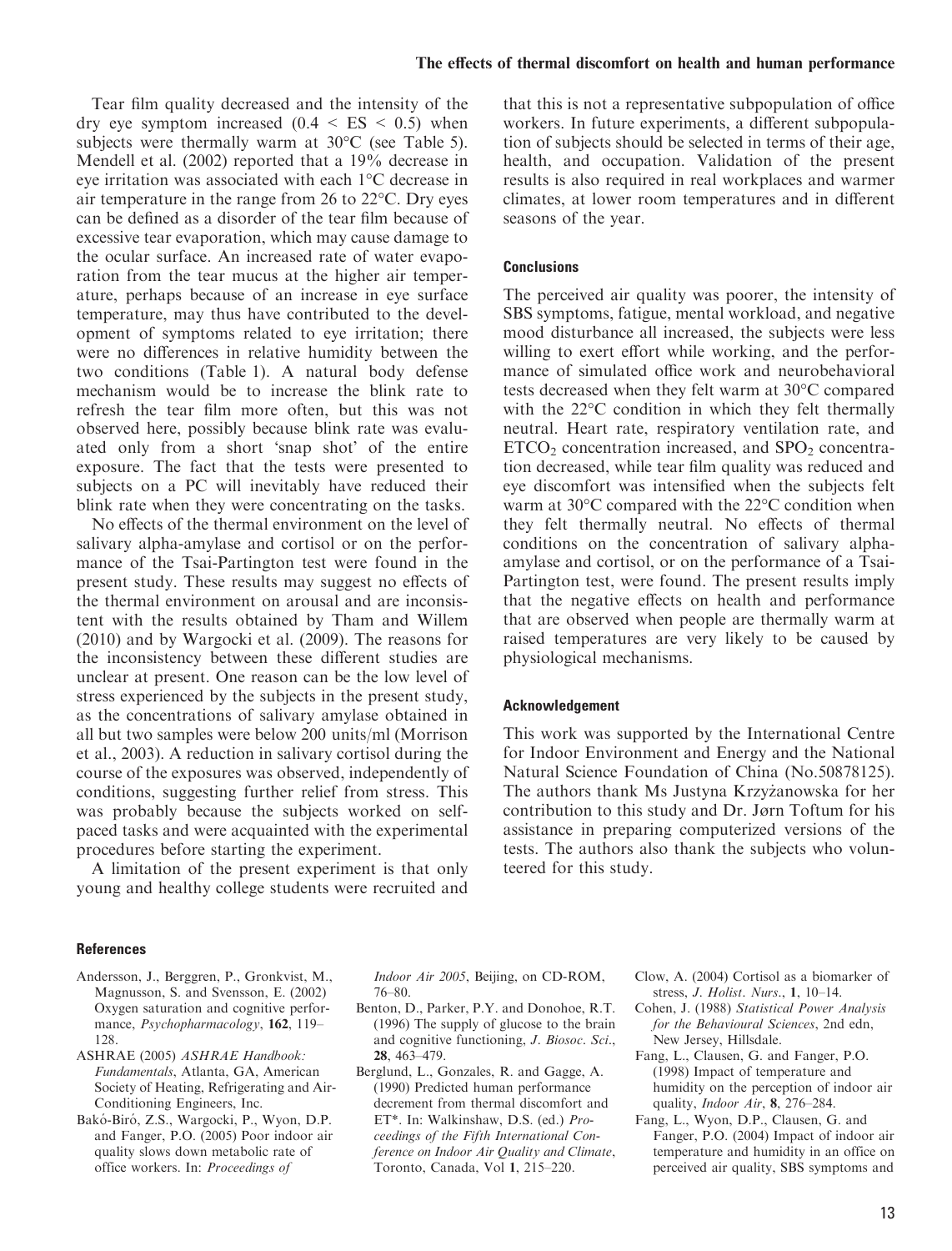performance, Indoor Air, 14(Suppl. 7), 74–81.

- Fanger, P.O. (1970) Thermal Comfort. Analysis and Applications in Environmental Engineering, New York, McGraw Hill.
- Faul, F., Erdfelder, E., Lang, A.G. and Buchner, A. (2007) G\*Power 3: a flexible statistical power analysis program for the social, behavioral, and biomedical sciences, Behav. Res. Methods, 39, 175–191.
- Gunnarsen, L. and Fanger, P.O. (1992) Adaptation to indoor air pollution, Energy Build., 18, 43–54.
- Haneda, M., Wargocki, P., Delewski, M. and Tanabe, S. (2009) The effects of thermal discomfort on task performance, fatigue and mental work load examined in a subjective experiment. In: Healthy Buildings 2009, on CD-ROM.
- Hart, S. and Wickens, C.D. (1990) Workload assessment and prediction. In: Booher, H.R. (ed.), MANPRINT: An Emerging Technology. Advanced Concepts for Integrating People, Machines and Organisations. Reinhold, NY, Van Nostrand, 139–183.
- Heerwagen, J.H., Heubach, J., Montgomery, J. and Weimer, W. (1995) Environmental design, work and well-being, J. Am. Assoc. Occup. Health Nurs., 43, 458–468.
- Hellhammer, D.H., Wüst, S. and Kudielka, B.M. (2009) Salivary cortisol as a biomarker in stress research, Psychoneuroendocrinology, 34, 163–171.
- Hocking, C., Silberstein, R.B., Lau, W.M., Stough, C. and Roberts, W. (2001) Evaluation of cognitive performance in the heat by functional brain imaging and psychometric testing, Comp. Biochem. Physiol., 128 (Part A), 719–734.
- ISO 8996 (1989) Ergonomics of Thermal Environments - Determination of Metabolic Heat Production. Geneva, ISO.
- Johnson, A.K. and Anderson, E.A. (1990) Stress and arousal. In: Cacioppo, J.T. and Tassinary, L.G. (eds) Principles of Psychophysiology, Cambridge, Cambridge University Press, 216–252.
- Kosonen, R. and Tan, F. (2004) Assessment of productivity loss in air-conditioned buildings using PMV index, Energy Build., 36, 987–993.
- Lan, L. and Lian, Z.W. (2009b) Use of neurobehavioral tests to evaluate the effects of indoor environment quality on Productivity, Build. Environ., 44, 2208– 2217.
- Lan, L. and Lian, Z.W. (2010) Application of statistical power analysis-how to determine the right sample size in human health, comfort and productivity research, Build. Environ., 45, 1202–1213.
- Lan, L., Lian, Z.W., Pan, L. and Ye, Q. (2009a) Neurobehavioral approach for evaluation of office workers' productivity: the effects of room temperature, Build. Environ., 44, 1578–1588.
- McNair, D.M., Lorr, M. and Droppleman, L.F. (1992) Revised Manual for the Profile of Mood States, San Diego, CA, Educational and Industrial Testing Services.
- Mendell, M.J. and Mirer, A.G. (2009) Indoor thermal factors and symptoms in office workers: findings from the US EPA BASE study, Indoor Air, 19, 291–302.
- Mendell, M.J., Fisk, W.J., Petersen, M.R., Hines, C.J., Dong, M., Faulkner, D., Dedens, J.A., Ruder, A.M., Sullivan, D. and Boeniger, M.F. (2002) Indoor particles and symptoms among office workers: results from a double-blind cross-over study, Epidemiology, 13, 296–304.
- Miyake, S. and Kumashiro, M. (1993) Subjective mental workload assessment technique-an introduction to NASA-TLX and SWAT and a proposal of simple scoring methods, Jpn. J. Ergon., 29, 399–408. (in Japanese).
- Morrison, W.E., Haas, E.C., Shaffner, D.H., Garrett, E.S. and Fackler, J.C. (2003) Noise, stress, and annoyance in a pediatric intensive care unit, Crit. Care Med., 31, 113–119.
- Nater, U.M. and Rohleder, N. (2009) Salivary alpha-amylase as a non-invasive biomarker for the sympathetic nervous system: Current state of research, Psychoneuroendocrinology, 34, 486–496.
- Niemela, R., Hannula, M., Rautio, S., Reijula, K. and Railio, J. (2002) The effect of air temperature on labour productivity in call centers-a case study, Energy Build., 34, 759–764.
- Nishihara, N., Tanabe, S., Haneda, M. and Nakamura, S. (2008) Objective evaluation method of workers' physiological responses that affect productivity in moderately hot environment, In: Proceedings of Indoor Air 2008, on CD-ROM.
- Paulev, P.E. (2000) Textbook in medIcal Physiology and Pathophysiology, Copenhagen, Copenhagen Medical Publishers.
- Pepler, R.D. and Warner, R.E. (1968) Temperature and learning: an experimental study, ASHRAE Trans., 74, 211–219.
- Resta, O., Foschino Barbaro, M.P., Bonfitto, P., Talamo, S., Mastrosimone, V., Stefano, A. and Giliberti, T. (2000) Hypercapnia in obstructive sleep apnoea syndrome, Neth. J. Med., 56, 215–222.
- Roelofsen, P. (2001) The design of the workplace as a strategy for productivity enhancement. In: Moncada Lo Giudice, G. and Costantino, M. (eds) Clima 2000/ Napoli 2001 World Congress, Napoli, 211–216.
- Roelofsen, P. (2002) The impact of office environments on employee performance: the design of the workplace as a strategy for productivity enhancement, J. Facil. Manag., 1, 247–264.
- Rohleder, N. and Nater, U.M. (2009) Determinants of salivary a-amylase in humans and methodological consider-

ations, Psychoneuroendocrinology, 34, 469–485.

- Rolando, M. (1984) Tear mucus ferning test in normal and keratoconjunctivitis sicca eyes, Chibret Int. J. Ophthalomol., 2, 32– 41.
- Seifter, J.L. (2007) Acid base disorders. In: Goldman, L. and Ausiello, D. (eds) Cecil Medicine, 23rd edn, Philadelphia, Pa, Saunders Elsevier, 98–107. chap 119.
- Seppanen, O., Fisk, W. and Lei, Q.H. (2006) Room Temperature and Productivity in Office Work, eScholarship Repository, Berkeley, California, Lawrence Berkeley National Laboratory, University of California, http://repositories.cdlib.org/lbnl/ LBNL-60952.
- Skwarczynski, M.A., Melikov, A.K., Kaczmarczyk, J. and Lyubenova, V. (2009) Preferred velocities with individiually controlled facially applied air movement at high humidity, In: Proceedings of Healthy Buildings 2009, on CD-ROM.
- Sung, E.J., Min, B.C., Kim, S.C. and Kim, C.J. (2005) Effects of oxygen concentrations on driver fatigue during simulated driving, Appl. Ergon., 35, 25–31.
- Tanabe, S. and Nishihara, N. (2004)